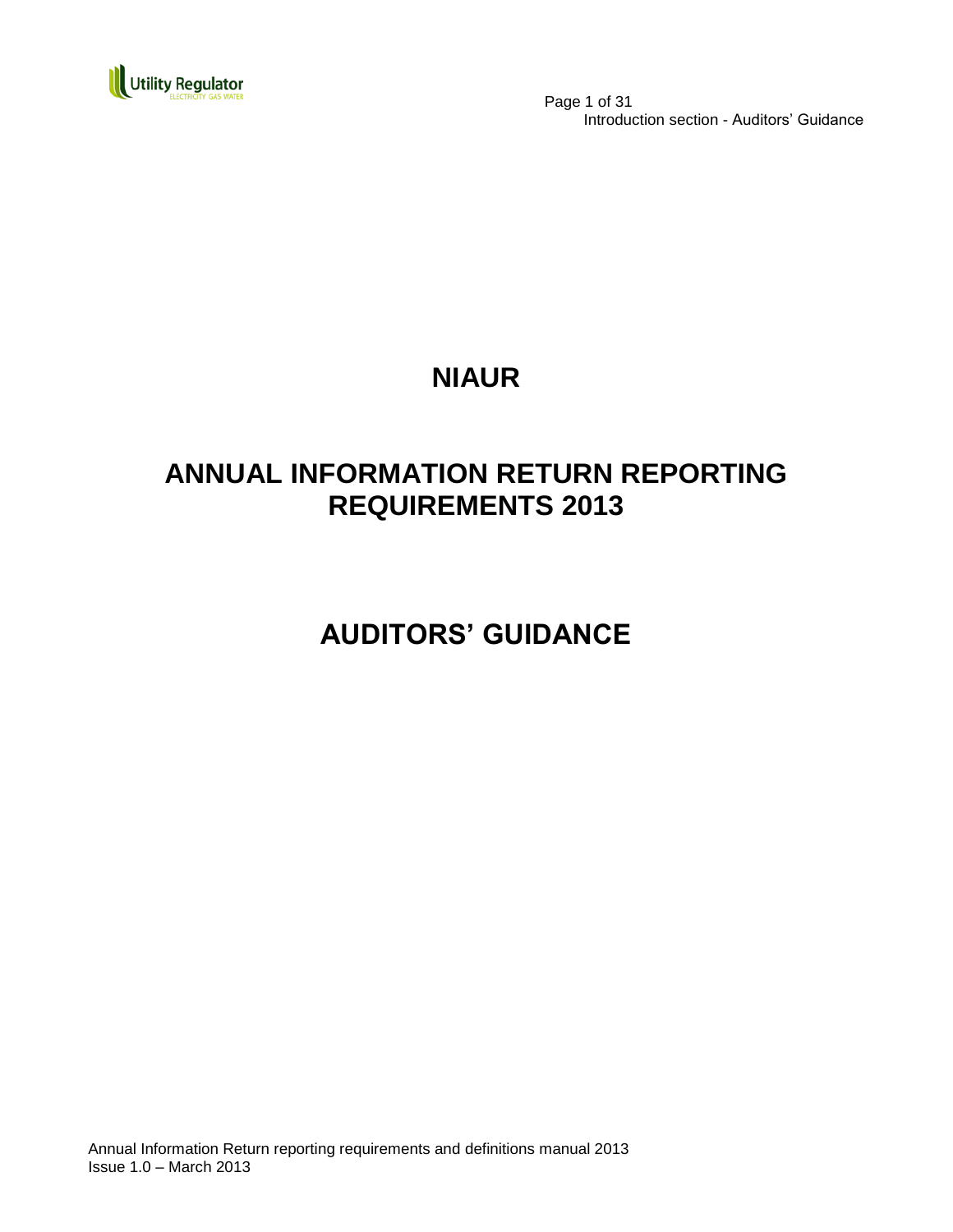

# **AUDITORS' GUIDANCE**

# **CONTENTS**

| Introduction                                         |                           | 3              |
|------------------------------------------------------|---------------------------|----------------|
| Part A                                               | General procedures        | $\overline{4}$ |
| Part B                                               | Activity cost analysis    | 6              |
| Part C                                               | Pensions                  | 9              |
| Part D                                               | Income                    | 12             |
| Part E                                               | <b>Bad debts</b>          | 15             |
| Part F                                               | <b>Taxation</b>           | 20             |
| Part G                                               | <b>Accounting charges</b> | 23             |
| Part H                                               | Land sales                | 25             |
| Part I                                               | Analysis of borrowings    | 26             |
|                                                      |                           |                |
| Annex A Wording of regulatory accounts audit opinion |                           | 28             |

| Annex B Wording of Annual Information Return audit opinion | 29 |
|------------------------------------------------------------|----|
|                                                            |    |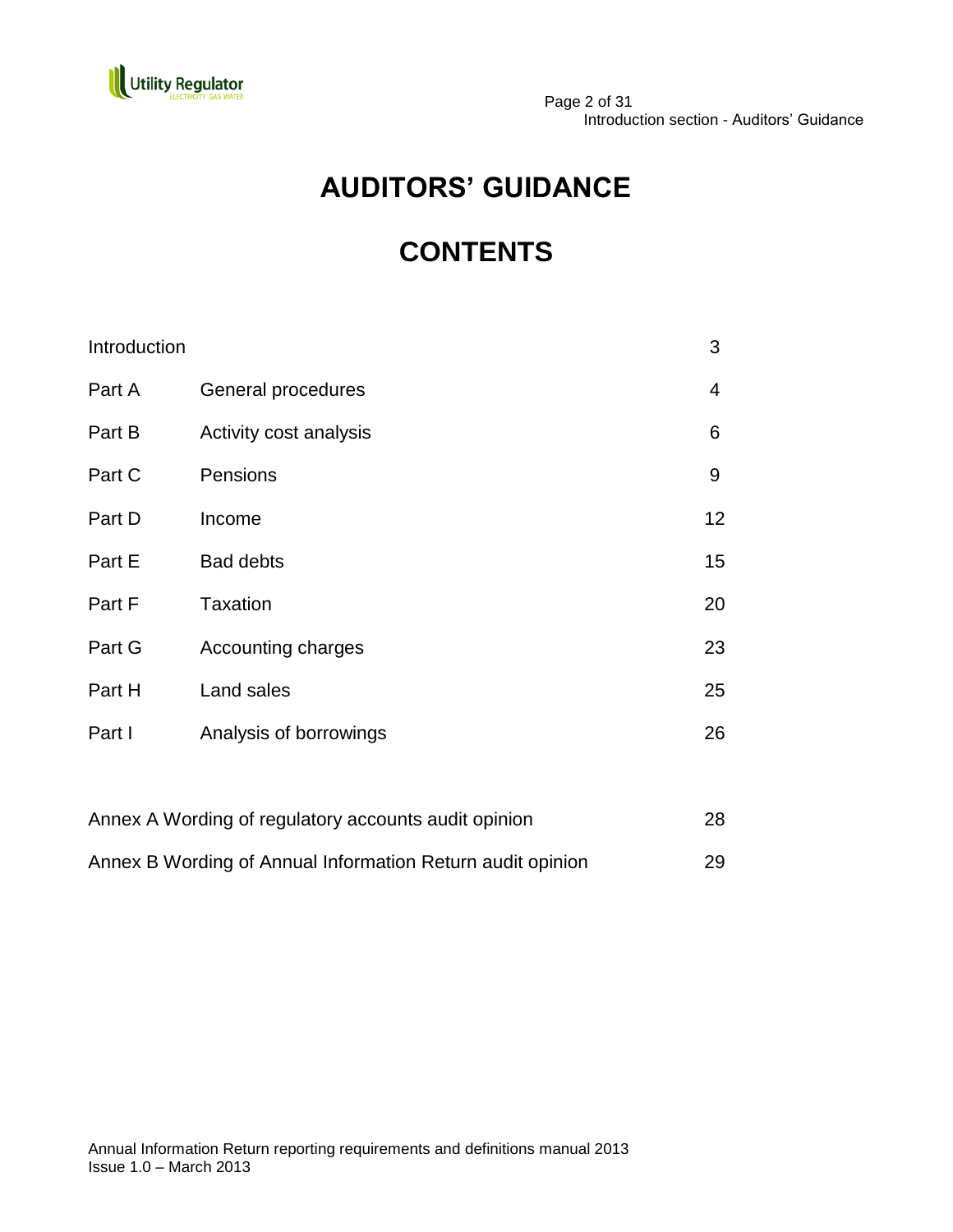

## **INTRODUCTION**

The auditors' guidance to NIW has been extensively modelled on the OFWAT guidance to the auditors of water and sewage companies. The procedures are grouped by policy areas with a cross-reference to the relevant table in the Annual Information Return.

The procedures include a "level of significance" for certain areas. This indicates the level of importance that we apply to those balances with respect to price setting.

The deadline for submitting your report to us is 29<sup>th</sup> July 2013. We require an electronic copy and one hard copy to be submitted.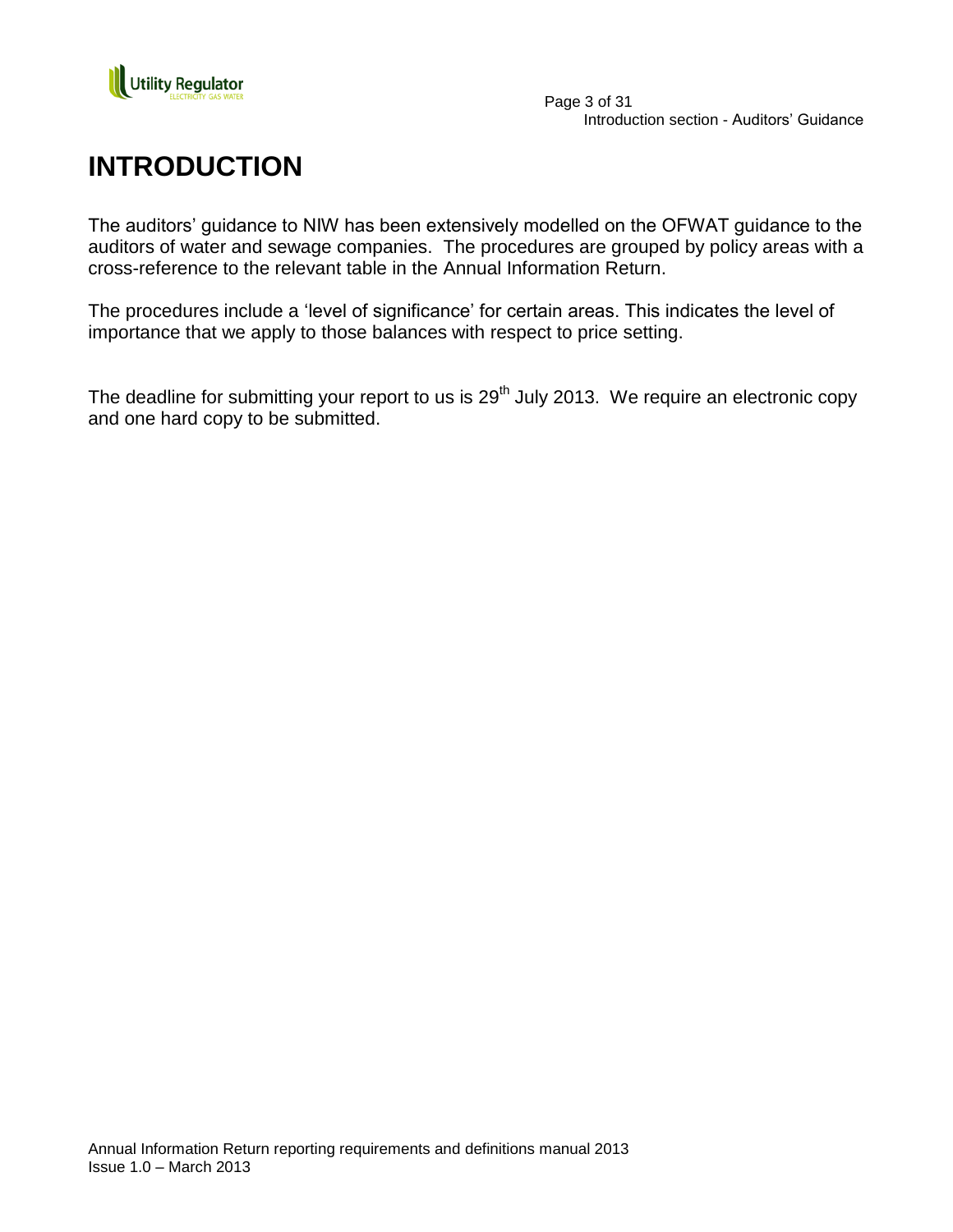

# **PART A – GENERAL PROCEDURES**

The auditors will:

- 1. From discussions with management and sight of underlying documentation, describe NI Water"s sign off procedures. Describe the nature of the underlying documentation observed.
- 2. For each Regulatory Table, check that NI Water has complied with the Definitions Manual or has included a commentary as to why the guidance has not been followed.
- 3. Check that management has included a commentary, including an explanation for reporting requirements that do not apply to NI Water.
- 4. Read NI Water"s explanation of reporting requirements that do not apply and check the details set out in the commentary to the underlying accounting records or other supporting documentation. Describe the nature of the underlying accounting records or other supporting documentation.
- 5. Check that the figures reported in the Regulatory Accounts tables 6a, 18 to 31, 33, 34 and 39 in the Annual Information Return agree to the underlying accounting records and the [final] Regulatory Accounts.
- 6. Where there are subsequent changes to the Regulatory Accounts, compared to the submitted Regulatory Tables, NI Water should write to NIAUR setting out any differences between the submitted Regulatory Tables and the finalised Regulatory Accounts and the reasons for the changes. Read NI Water"s explanation and agree details set out in the commentary to the underlying accounting records or other supporting documentation. Describe the nature of the underlying accounting records or other supporting documentation.
- 7. Read NI Water"s response to the Regulator"s queries and check that NI Water"s commentary is consistent with the Regulatory Accounts and the underlying accounting records.
- 8. The full wording of the opinion NIAUR require for the Regulatory Accounts for 2012- 13 is set out in the Engagement Letter between NI Water"s Auditors, the Regulator and NI Water. Where NI Water submits a set of Regulatory Accounts that does not contain this wording, NIAUR will not consider it to be compliant with licence condition F. The wording of the opinion NIAUR require for the Annual Information Return is set out in annex B.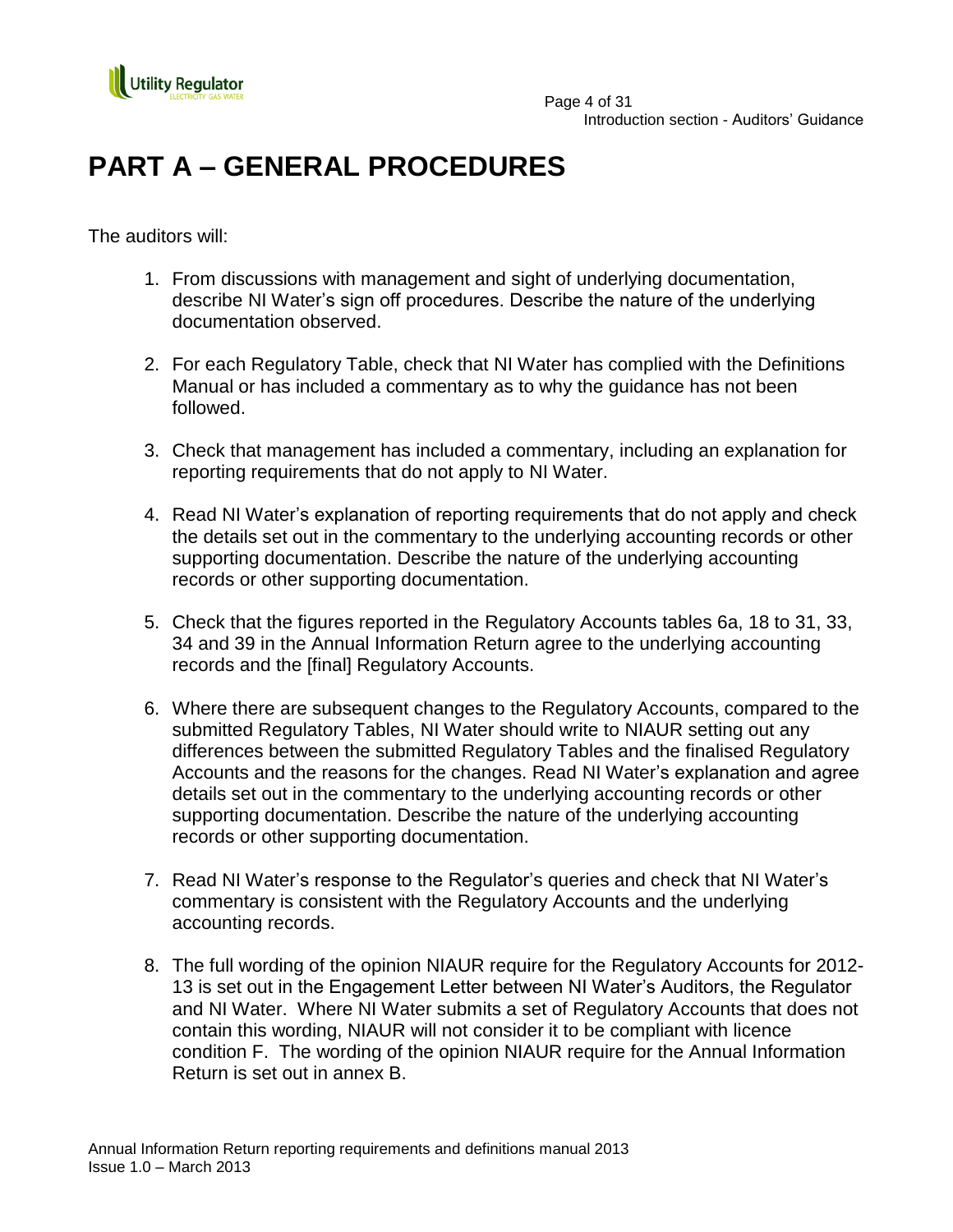

 Page 5 of 31 Introduction section - Auditors' Guidance

9. NIAUR expect, given the timescales of submission for the Annual Information Return 2013, that information in the Annual Information Return submission and the Regulatory Accounts will be consistent and that auditors will be able to agree the Annual Information Return figures to the Regulatory Accounts. Where this is the case, we would expect auditors to issue an opinion confirming consistency of the information in the Annual Information Return and the Regulatory Accounts as set out in Annex B.

If there are any material differences between the Annual Information Return submission and the Regulatory Accounts, these should be detailed and explained in a covering letter by the auditors.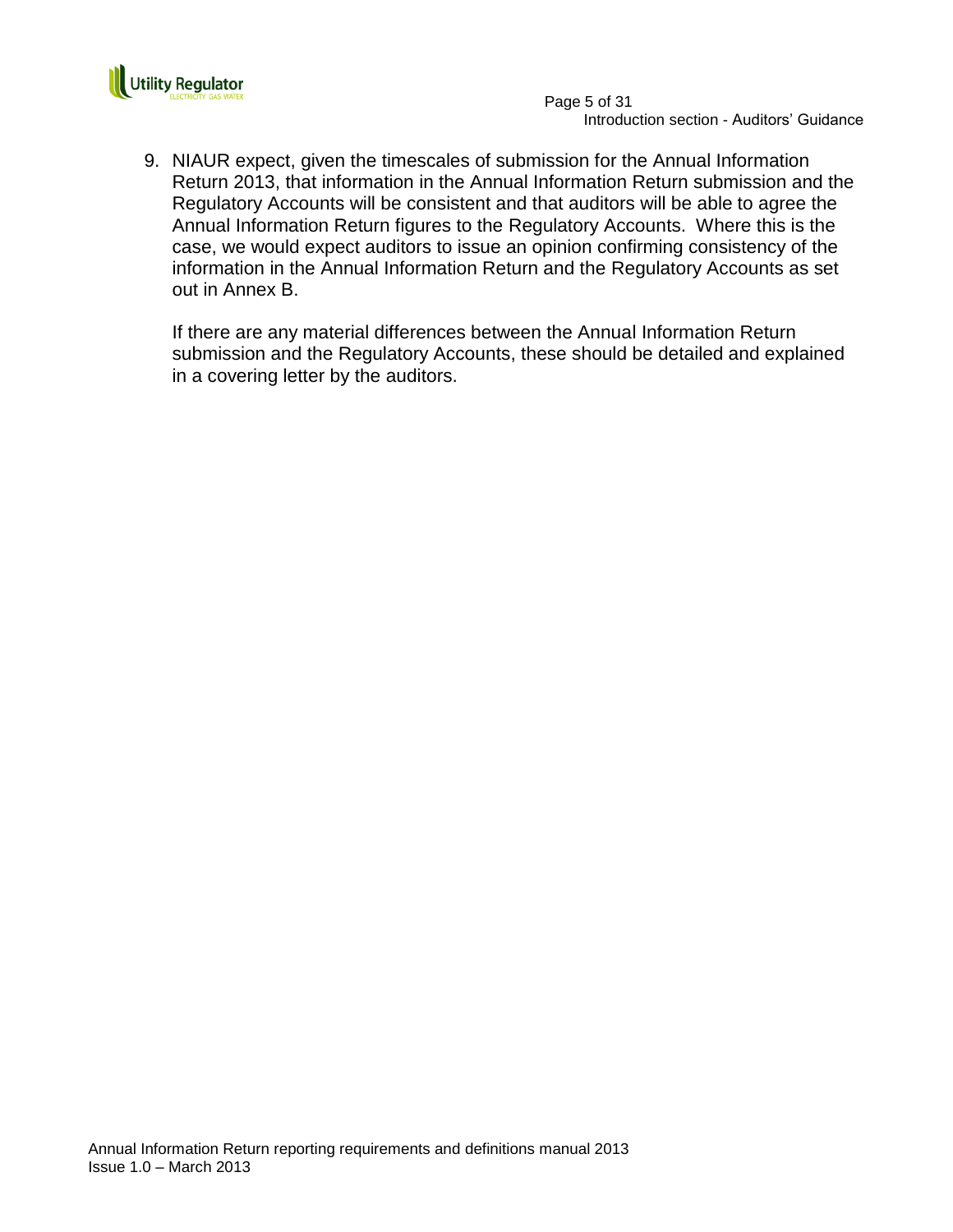

## **PART B – ACTIVITY COST ANALYSIS**

## **1. Annual Information Return tables**

Information on activity costing is recorded in tables 21 and 22.

## **2. Background and key risks**

Activity costing analysis information is used for operating cost trends analysis and for the compilation of unit costs which may be published in the annual Cost and Performance report. It is also used to inform our efficiency analysis (which is reported annually in the same report) and for setting price limits. The base years are critical for price setting but we seek to understand the movements in costs on an annual basis.

Key concerns for NIAUR are:

- Financial information may have been wrongly translated into the activity types.
- Any apportionments used may not correctly reflect the relevant cost drivers.
- That we are unaware of any changes in allocation policy.
- 'Atypicals' may have been incorrectly identified.
- That we are unaware of any changes in capitalisation policy.
- Movements in provisions (both increases and decreases) may have been unexplained.
- Non-appointed costs may have been incorrectly included.

## **3. Procedures**

The auditors will:

- 1. Read NI Water"s explanation of the procedures used to allocate costs, starting from the point where such data is extracted from the general ledger. Check that this explanation is consistent with the preparation basis of the Regulatory Table and the underlying accounting records.
- 2. For any judgements, apportionments or adjustments identified by management in (1), agree that these are consistent with the basis of preparation of the Regulatory Table and, where relevant, the underlying accounting records.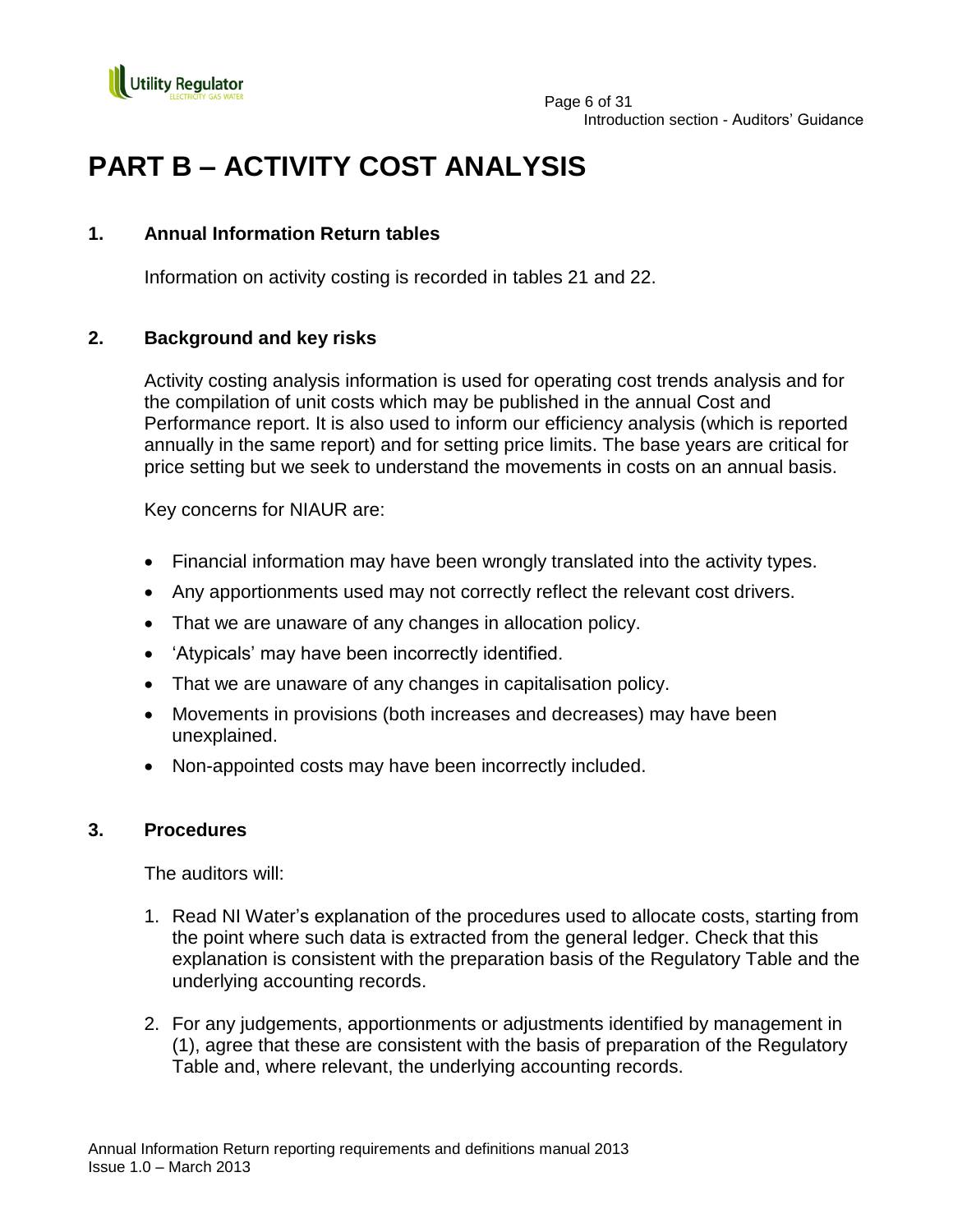

- 3. Obtain management"s commentary for changes in judgements, apportionments or adjustments when compared with the prior year. Read NI Water"s commentary and, where relevant, agree details set out in the commentary to the underlying accounting records or other supporting documentation. Where applicable, describe the nature of the underlying accounting records or other supporting documentation.
- 4. Obtain management"s commentary on all items noted as being "exceptional" or "atypical". Read NI Water"s commentary and, where relevant, agree details set out in the commentary to the underlying accounting records or other supporting documentation. For atypical items, compare the costs in the report year with historic actual costs for that item. Where applicable, describe the nature of the underlying accounting records or other supporting documentation.
- 5. Obtain management"s capitalisation policy which should also highlight any changes from the prior year. Read NI Water"s commentary and check that it is consistent with the policies applied in the Regulatory Accounts and the underlying accounting records.
- 6. Trace the costs relating to "movements in provisions" (including legal provisions) to the Regulatory Accounts and the underlying accounting records.
- 7. Obtain management"s commentary in relation to reorganisation costs which should include a brief description of what costs have been included (split between redundancy costs and pension strain etc.) along with details of when the expenditure is expected to be incurred. Read NI Water"s commentary and, where relevant, agree details set out in the commentary to the underlying accounting records or other supporting documentation. Where applicable, describe the nature of the underlying accounting records or other supporting documentation.
- 8. To the extent not covered by Ofwat"s RAG 5.04 on transfer pricing, check if any adjustment has been made to exclude non-appointed business costs from the Regulatory Accounts Table. Agree the adjustment to the underlying accounting records and/or the Regulatory Accounts.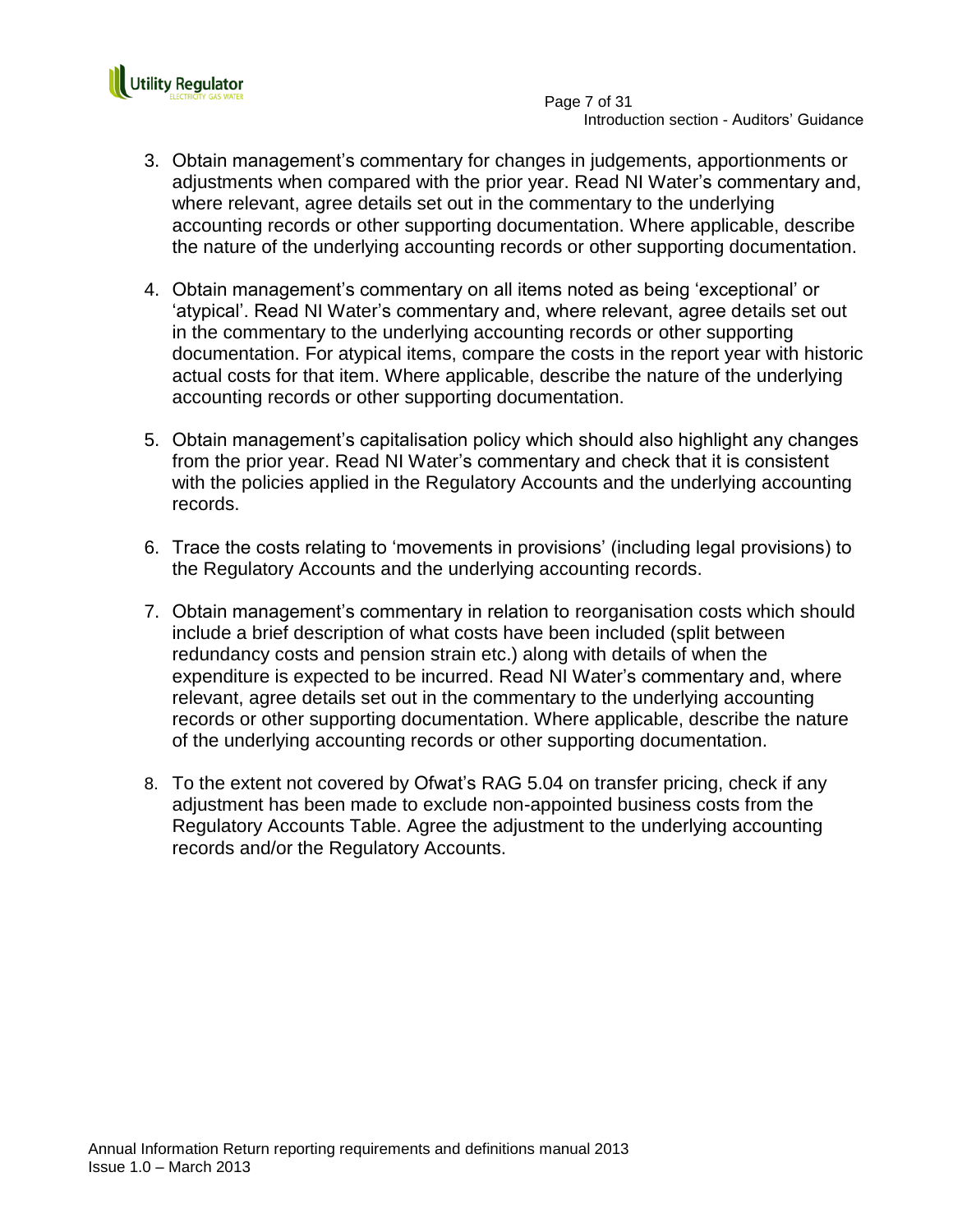

## **4. Level of significance**

For the purpose of your work on these procedures, we consider the following to be significant. Auditors should bear this in mind when working on this area:

### All items excluding bad debt charge and atypicals

The higher of:

- 1% of total opex,
- £100,000

### Bad debt charge

• 10% of the bad debt charge.

### **Atypicals**

All costs identified by NI Water as atypical should be reviewed by the auditors.

### **5. Reporting**

- Cost allocation.
- Atypicals and exceptionals.
- Provisions.
- Re-organisation costs and provisions.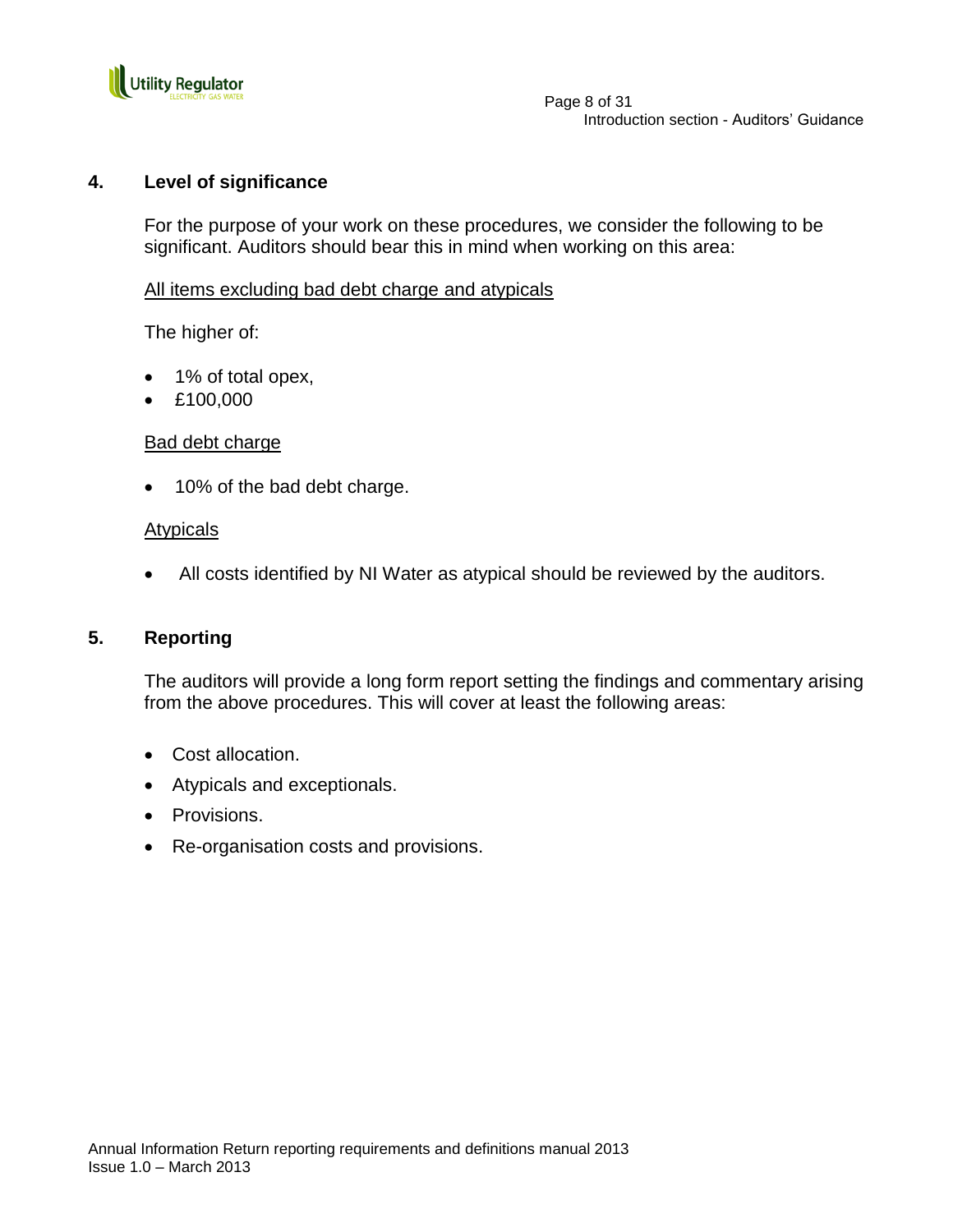

# **PART C – PENSIONS**

## **1. Annual Information Return tables**

Information on pensions is included in tables 18, 18a, 18c, 18d, 19, 20, 21, 22 and 24.

## **2. Background and key risks**

The industry is now reporting under FRS17 and we are interested in how costs are reported in the accounts i.e. the split between opex and interest costs in the profit and loss account and splits within tables 21 and 22.

- 1. Our key issues are:
	- FRS17 charges are identified within the activity cost analysis.
	- Where costs are apportioned between more than one line in tables 21 and 22, that the apportionment reflects the appropriate cost driver.
	- Changes in the rates of contribution can be matched to the most up-to-date actuarial advice/valuations and trustee agreements.
	- That the appointed business is picking up only its appropriate share of costs.
	- That any lump sum contributions are identified.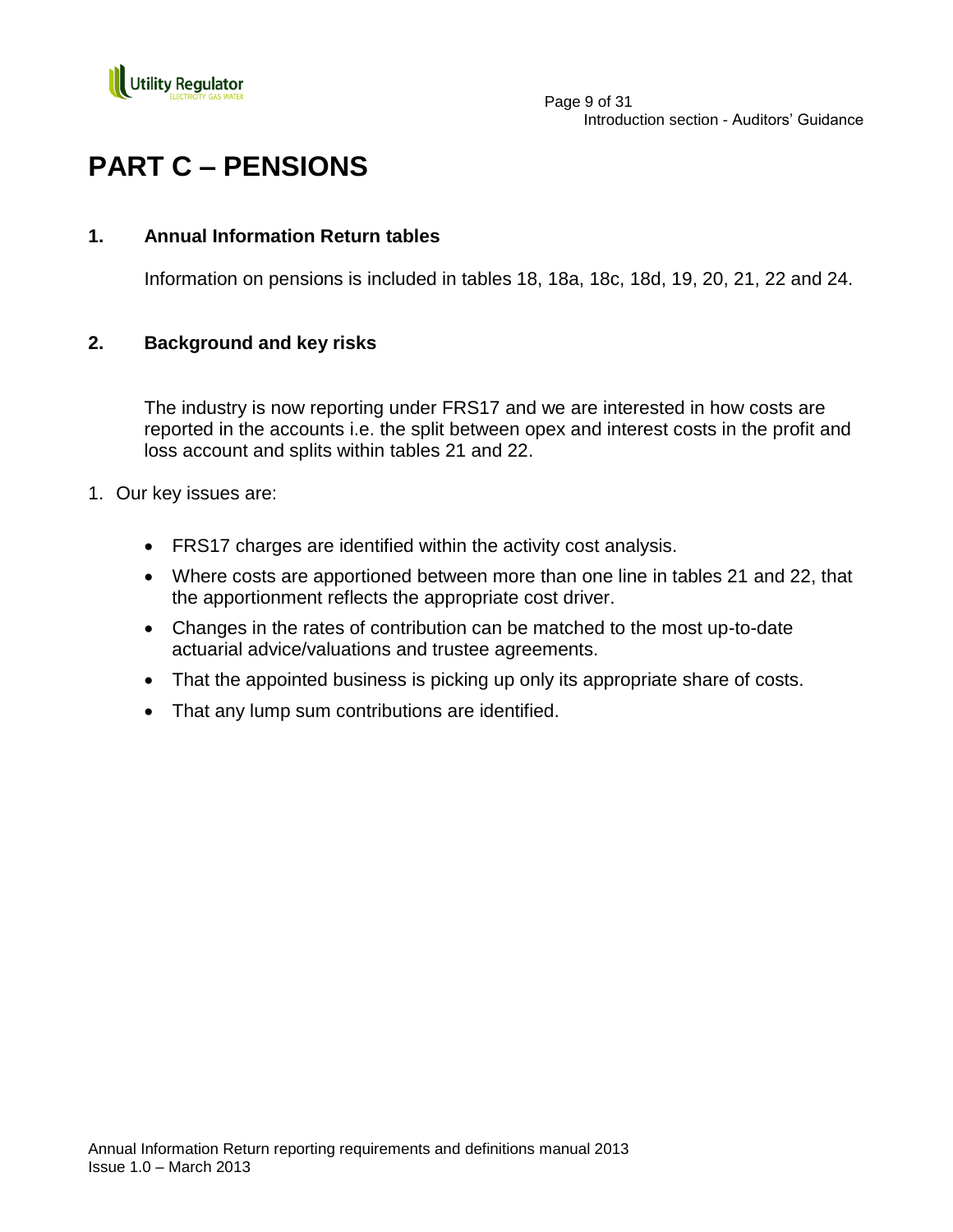

## **3. Procedures**

The auditors will:

- 1. Obtain an explanation of the procedures used to allocate costs, starting from the point where such data is extracted from the general ledger. Check that NI Water"s explanations and, in particular the apportionments of the FRS17 charge across several lines in tables 21 and 22, is consistent with the Regulatory Accounts and the underlying accounting records.
- 2. Check that an adjustment has been made for employees who are outside of the appointed business.
- 3. Check that the amounts included for the interest cost in table 18d and the balance sheet position in tables 19 and 24 can be agreed to the Regulatory Accounts, and where relevant, the pension disclosure notes provided by NI Water's actuary.
- 4. Where any apportionments are identified in (1 and 3), obtain from management a commentary identifying any changes in the apportionment policy from the prior year. Agree the new basis to the basis of preparation of the Regulatory Accounts.
- 5. Obtain NI Water"s commentary on the comparison of actual contributions to those set out in the final determination. Read NI Water"s explanation and agree details set out in the commentary to the underlying accounting records or other supporting documentation. Describe the nature of the underlying accounting records or other supporting documentation.
- 6. Through discussions with management, comment on any changes to future contribution levels that have been agreed with the pension scheme trustees which will commence after the year-end. If changes are noted, provide details and the details of supporting documentation that was made available.
- 7. For defined benefit schemes, trace the level of cash contributions stated by NI Water to the underlying accounting records.
- 8. Where NI Water contributes to both a defined benefit and a defined contribution scheme, check the split to the underlying accounting records.
- 9. Trace any lump sum contribution to the underlying accounting records and NI Water"s commentary.
- 10.Obtain from NI Water, detail of changes in the actuarial assumptions underpinning the FRS17 valuation that have occurred since the previous year-end. Agree these assumptions to the FRS17 report provided by NI Water"s actuary.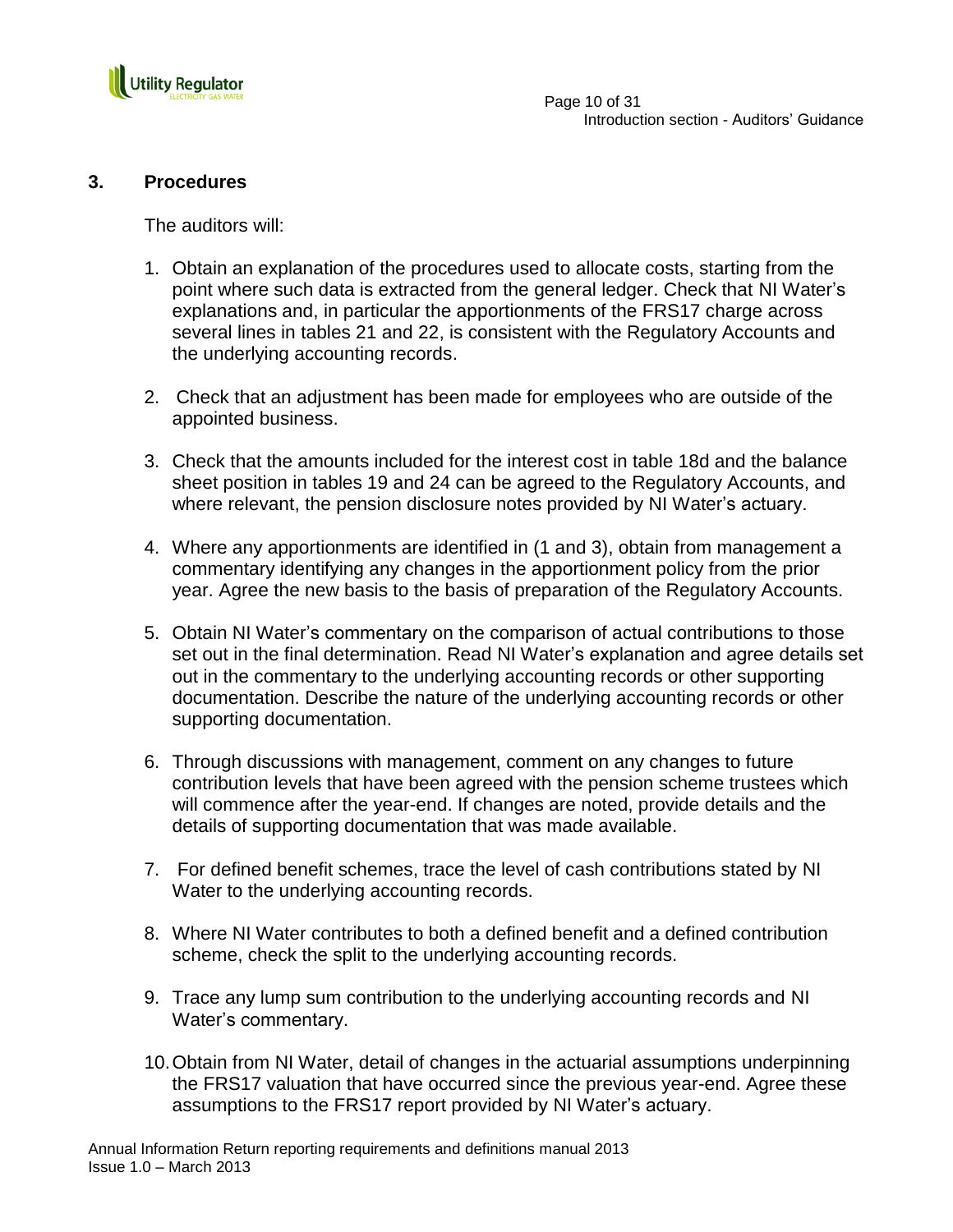

11.Where there has been a change in the level of contributions within the year, check that management has included a commentary on the difference in the relative amount of contributions being used to fund any deficit. If changes are noted, provide details and the details of supporting documentation that was made available.

## **3 Level of significance**

For the purpose of your work on these procedures, we consider 5% of the FRS17 operating profit charge to be significant. Auditors should bear this in mind when working on this area.

### **4. Reporting**

- Cost allocation.
- Level of contributions.
- Comparison with amounts allowed in price limits.
- Actuarial assumptions.
- Deficit funding.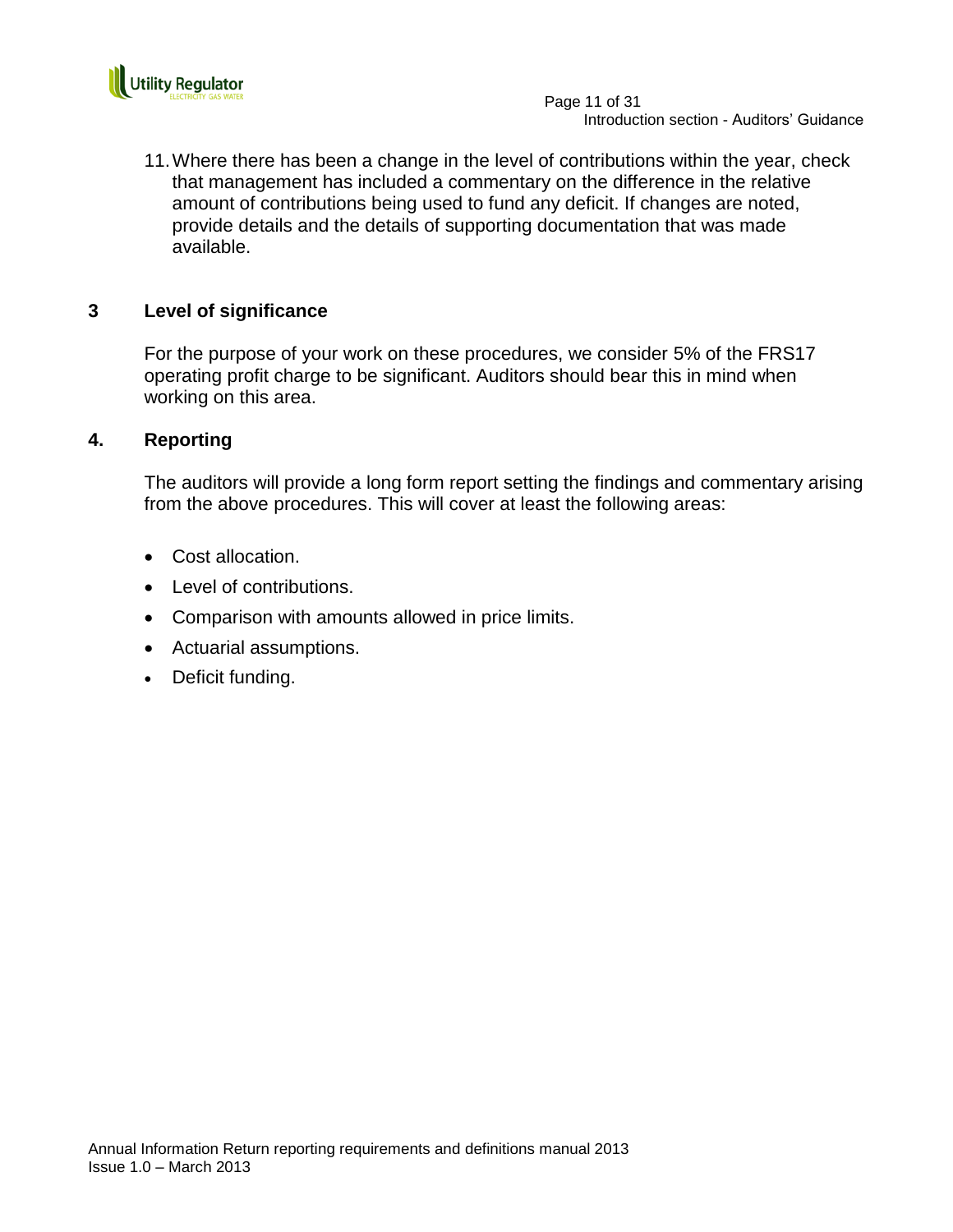

## **PART D – INCOME**

## **1. Annual Information Return tables**

Information on income is recorded in tables 23 (income) and 26 (for the measured income accrual).

## **2. Background and key risks**

Understanding the difference between the business plan forecast revenues underlying the price limits and the actual income is essential to our annual monitoring process. It is critical in establishing the base position for price controls. Key concerns for NIAUR are:

- That the revenue figures contain inappropriate adjustments.
- That the revenue accrual is incorrect.
- NI Water does not adequately or correctly explain any variances between the revenue forecasted in the Final Determination (PC10) and the actual revenue.

Table 23 has been updated to collect information required for presentation of revenue within and outside of the tariff basket system.

From AIR10 onwards, NI Water is required to present the movement of revenue between tariff basket and non tariff basket revenue from non-household customers. This could happen, for example, if a non-household"s consumption rises above, or falls below, the large user threshold. It could also happen as a result of a change in the large user threshold.

From AIR10, NI Water is required to complete line 22 of table 23 to present the net revenue movement for:

- Net revenue movement out of the tariff basket (water service) and
- Net revenue movement out of the tariff basket (sewerage service)

The Auditors should agree the revenue amounts included in the above lines to the underlying calculations and NI Water"s accounting records. In addition, the Auditors should agree the supporting commentary in relation to revenue movement out of the tariff basket to NI Water"s accounting systems and records.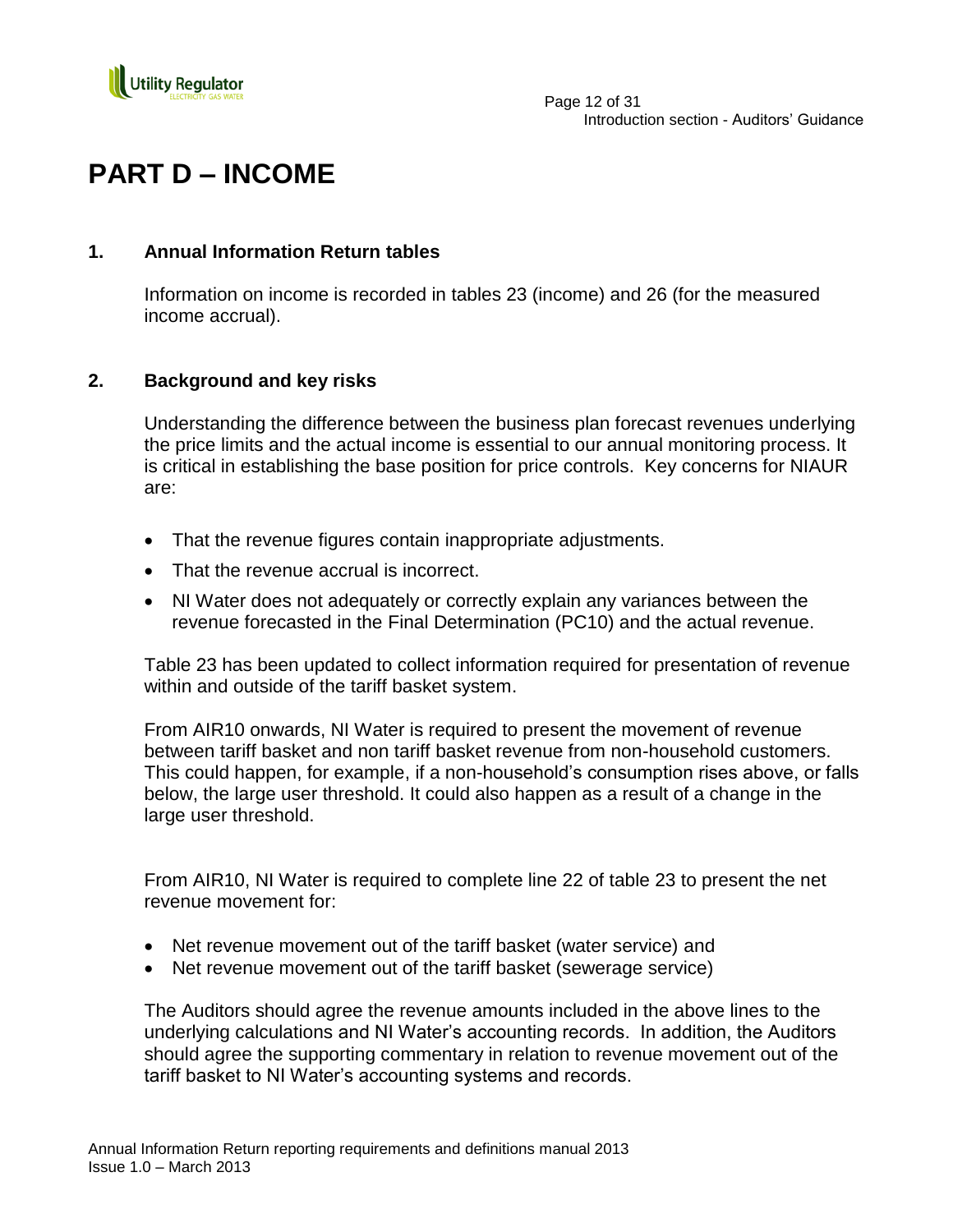

## **3. Procedures**

The auditors will:

- 1. Read management"s reconciliation and commentary of the amounts billed to the reported turnover. Where there are adjustments, (other than for the measured income accrual), management's commentary should set out whether these are oneoffs for the current year or repeated. Where the adjustments occur annually, management should comment on the size of the adjustment compared to the previous year. Read NI Water"s commentary and agree details set out in the commentary to the underlying accounting records or other supporting documentation. Where applicable, describe the nature of the underlying accounting records or other supporting documentation.
- 2. Based on discussion with management and sight of underlying documentation, describe NI Water"s procedures for monitoring revenue, including who reviews the revenues against PC10 and forecasts, the process for identification of variances and whether any sensitivity analysis takes place. Describe the nature of the underlying documentation observed.
- 3. Obtain the commentary given by NI Water on both revenue reported and to explain variances between the actual and forecasted revenue in PC10. Read NI Water"s explanation and agree details set out in the commentary to the underlying accounting records or other supporting documentation. Where applicable, describe the nature of the underlying accounting records or other supporting documentation.
- 4. Obtain management"s commentary on the basis of the measured income accrual. Read NI Water"s commentary and agree the accrual and supporting details set out in the commentary to the underlying accounting records or other supporting documentation. Where applicable, describe the nature of the underlying accounting records or other supporting documentation.
- 5. Where management has calculated a retrospective review of the previous year"s accrual compared to the amounts actually billed, agree the amounts reported to the underlying accounting records or other supporting documentation. Where applicable, describe the nature of the underlying accounting records or other supporting documentation. Where management are not able to complete a retrospective review of the previous year"s accrual, ensure that NI Water has included an explanation of the reasons for this in their commentary.
- 6. Check the amounts reported in net revenue movement out of the tariff basket (water and sewerage service) agree to the underlying accounting records or other supporting documentation. Describe the nature of the underlying accounting records or other supporting documentation.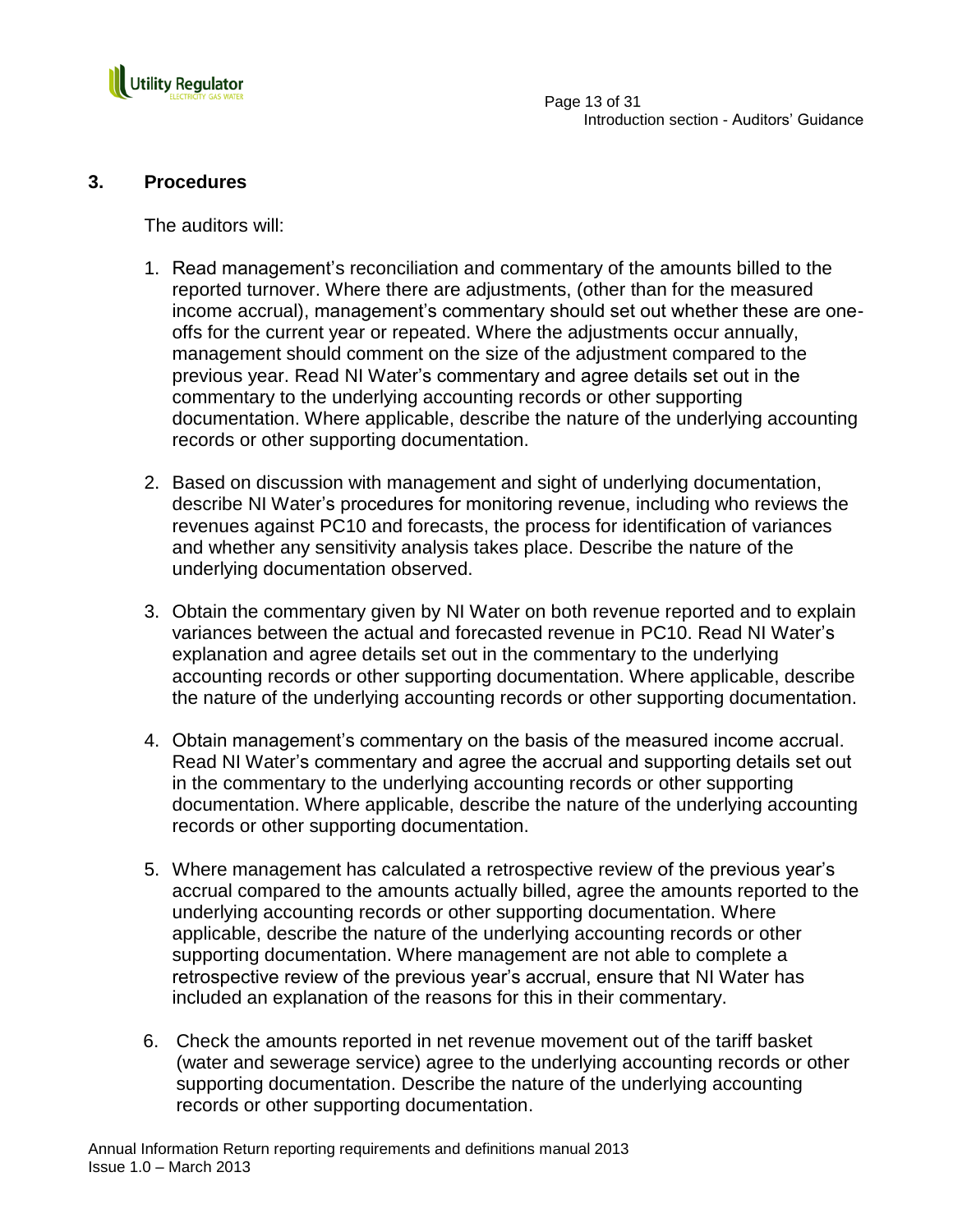

 Page 14 of 31 Introduction section - Auditors' Guidance

## **4 Level of significance**

For the purpose of your work on these procedures, we consider the higher of 0.1% of turnover, or £20,000, to be significant. Auditors should bear this in mind when working on this area.

### **5 Reporting**

- Billed versus reported turnover.
- Revenue compared to forecast.
- Measured income accrual.
- Net revenue movement out of the tariff basket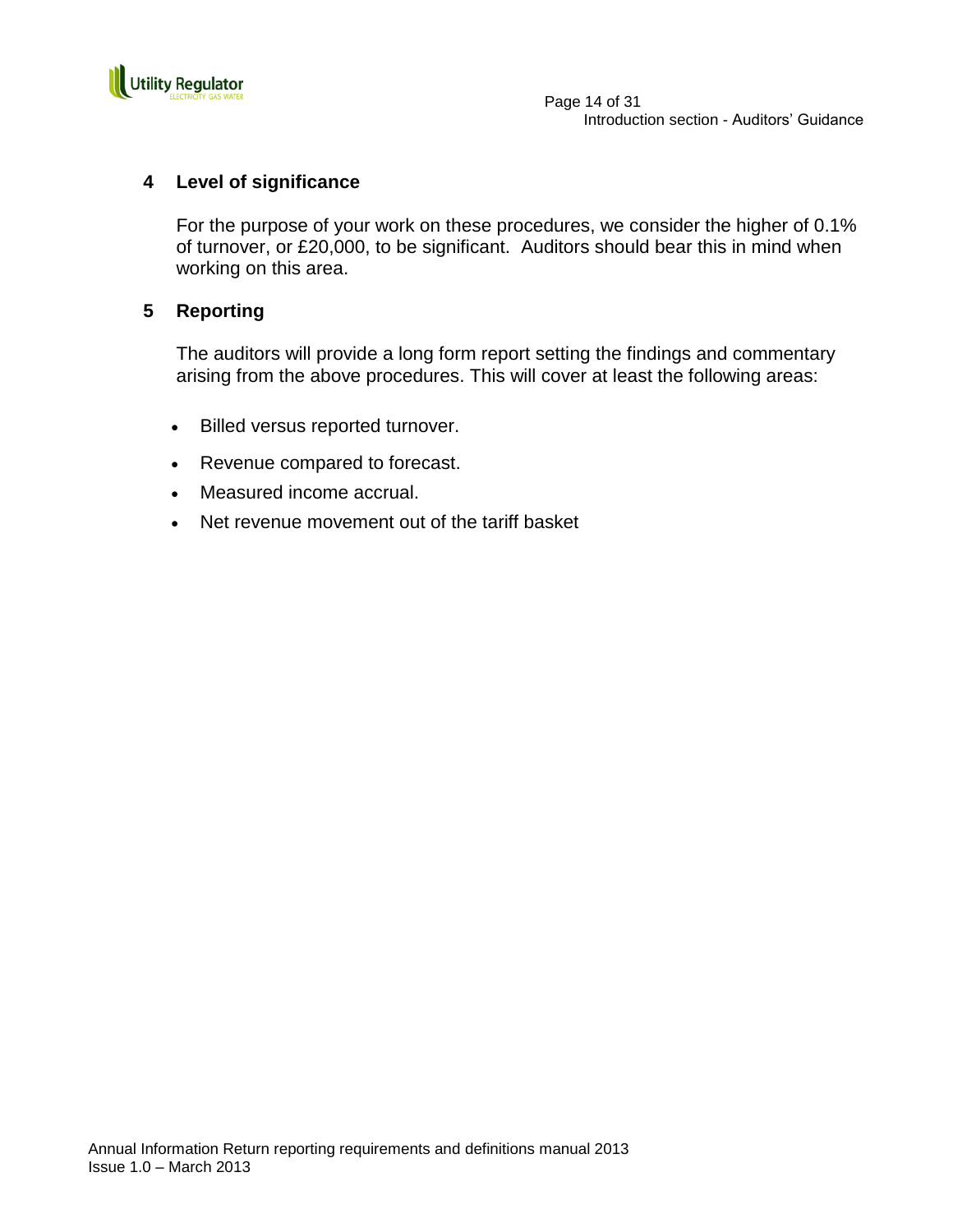

# **PART E – BAD DEBT**

## **1. Annual Information Return tables**

Information on bad debt is recorded in tables 6a, 21 and 22.

## **2. Background and key risks**

The information provided is used:

 To assess NI Water"s claims for an allowance to cover the costs associated with increased bad debt at Periodic Reviews.

NIAUR"s key concerns are:

- In compiling table 6a data judgement may have been used inconsistently or in such a way to manipulate the data to gain advantage at a price control. This will lead to an increase in bills for all customers.
- Detailed analysis per table 6a is not consistent with the Regulatory Accounts tables and NI Water"s billing/financial systems.
- Levels of write-off are inconsistent with the stated write-off policy.
- Understanding the link between outstanding revenue, write-offs and charges to the profit and loss account.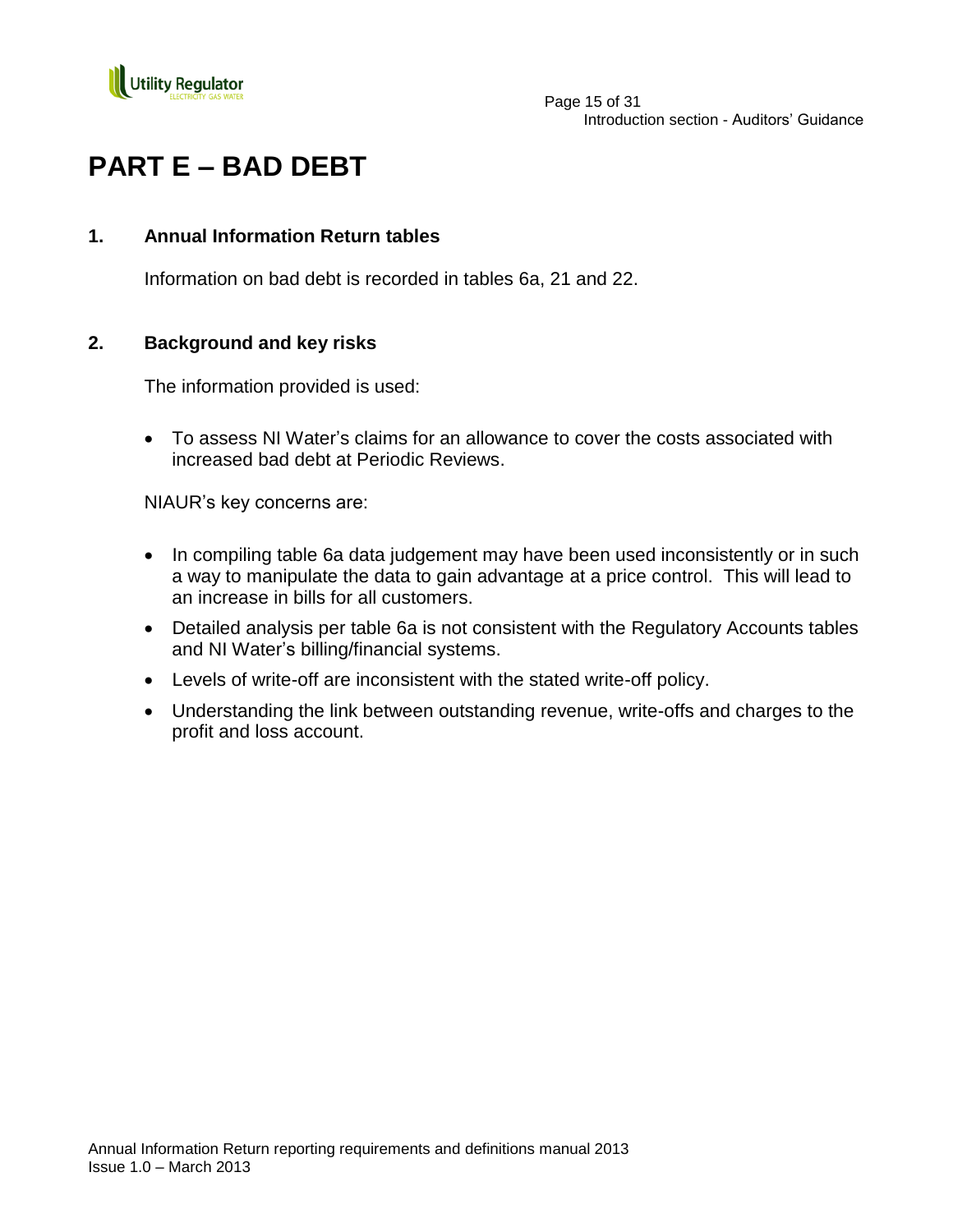

## **3. Procedures**

The auditors will:

### General procedures

- 1. Obtain NI Water"s commentary on whether the data has been extracted directly from their billing systems or whether numbers have been manually calculated or adjusted in some way, for example to allocate data between households and nonhouseholds. Read NI Water"s explanation and agree details of any assumptions or apportionment stated in the basis of preparation to the underlying accounting records or other supporting documentation. Describe the nature of the underlying accounting records or other supporting documentation.
- 2. Trace the data to NI Water"s accounting records/billing systems. Describe the source of the underlying accounting records or billing systems that data has been agreed to.
- 3. Obtain NI Water"s commentary on any changes in reporting methodologies (for example, apportionments used in calculating outstanding revenue collection operating expenditure) from year to year and the effect this will have on the data reported in the current, past and/or future years. Read NI Water"s explanation and agree details set out in the commentary to the underlying accounting records or other supporting documentation. Where applicable, describe the nature of the underlying accounting records or other supporting documentation.
- 4. For any changes in methodology, check that the previous years' data has been adjusted. If previous years' data has not been adjusted, discuss with management and state NI Water's reasons for this.

### Specific procedures – revenue outstanding

- 5. Describe the nature of the revenue outstanding reported in lines 1 to 56 (i.e. confirm that the definition of "revenue outstanding" as set out in NI Water"s reporting requirements has been adhered to) of the Regulatory Table 6a and state where this information has been extracted from.
- 6. Check that the revenue outstanding shown in these lines has been aged into the relevant time bands correctly, through agreement to underlying accounting records. Specify the details of the underlying aged debt report or other accounting records that the revenue outstanding has been agreed to and details of sample tested.
- 7. Check that NI Water has provided explanations for any material changes (+/-20% between the report year and the previous year) in the "revenue outstanding" lines. Read NI Water"s explanation and agree details set out in the commentary to the underlying accounting records or other supporting documentation. Where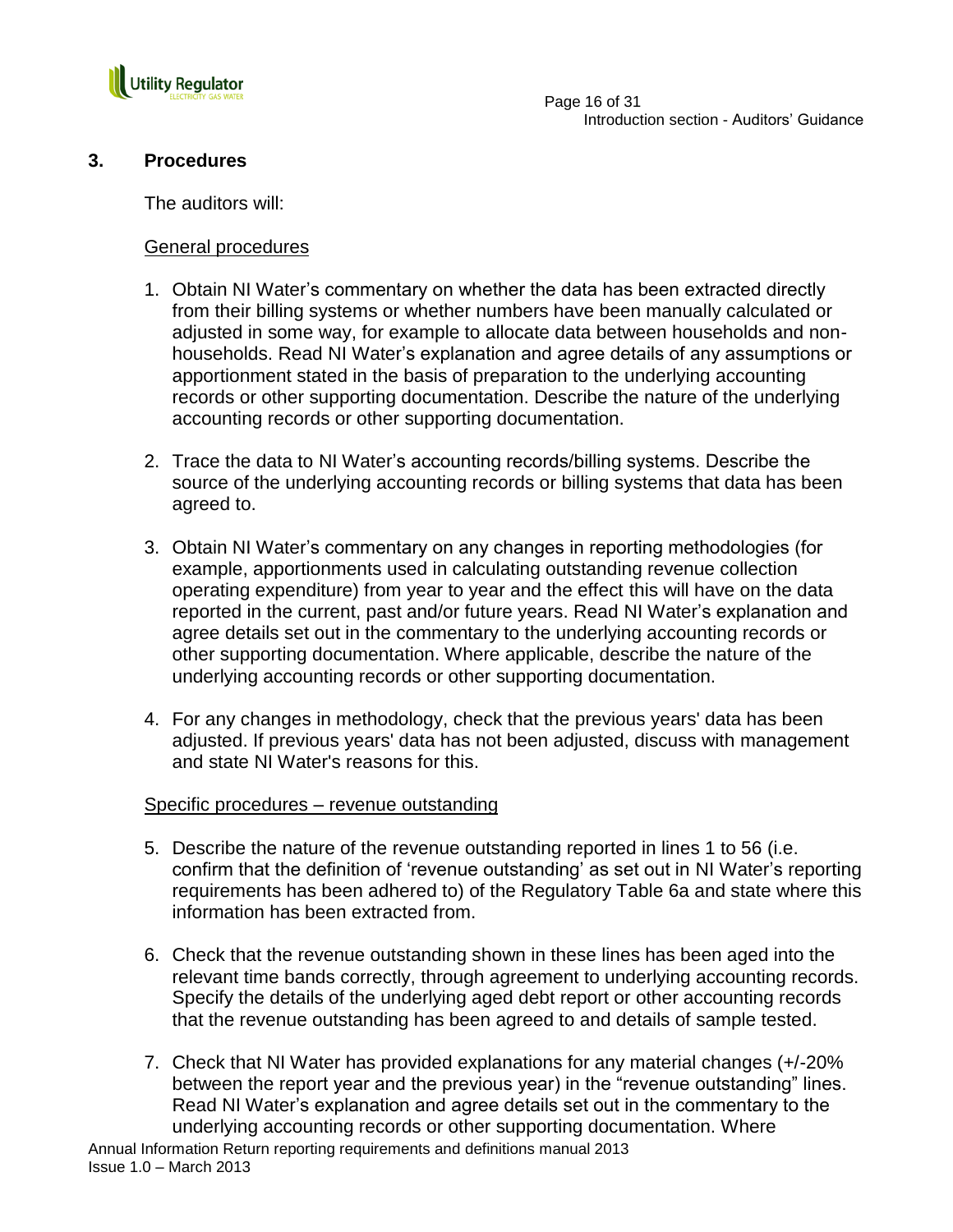

applicable, describe the nature of the underlying accounting records or other supporting documentation.

- 8. Check that the sum of the total revenue outstanding lines (lines 1, 13, 15, 27, 29, 41, 43 and 55) reconciles to the debt reported on NI Water"s General Ledger. If numbers do not reconcile, test that the reason for the difference in management"s commentary can be agreed to the underlying accounting records or other supporting documentation. Where applicable, describe the nature of the underlying accounting records or other supporting documentation.
- 9. Check that the reasons for any adjustments made to revenue outstanding between data extracted from billing or accounting systems and that reported in the Regulatory Table can be supported by the underlying records or other supporting documentation. Where applicable, describe the nature of the underlying accounting records or other supporting documentation.
- 10.Check that "non-household revenue outstanding" has been correctly extracted from NI Water"s underlying accounting records or other supporting documentation. Describe the nature of costs that have been reported.

## Specific procedures – Customer services operating expenditure

- 11.Obtain NI Water"s commentary on the basis of allocating customer services operating expenditure (between lines 59 to 63). Check that this is consistent with the underlying accounting records and other supporting documentation.
- 12.Check that NI Water has provided an explanation for any material changes (+/-30% between report year and previous year) in data reported in the "customer service operating expenditure" lines. Read NI Water"s explanation and agree details set out in the commentary to the underlying accounting records or other supporting documentation. Where applicable, describe the nature of the underlying accounting records or other supporting documentation.
- 13.Describe the basis of allocating outstanding revenue collection operating expenditure in lines 60 and 60a.
- 14.Check that reported numbers for household and non household costs for outstanding revenue collection operating expenditure in lines 60 and 60a can be agreed to the underlying accounting records or other supporting documentation. Obtain NI Water"s commentary and check that NI Water has provided reasons for any material differences (+/-30% between the report year and the previous year) in each element. Read NI Water"s explanation and agree details set out in the commentary to the underlying accounting records or other supporting documentation. Where applicable, describe the nature of the underlying accounting records or other supporting documentation.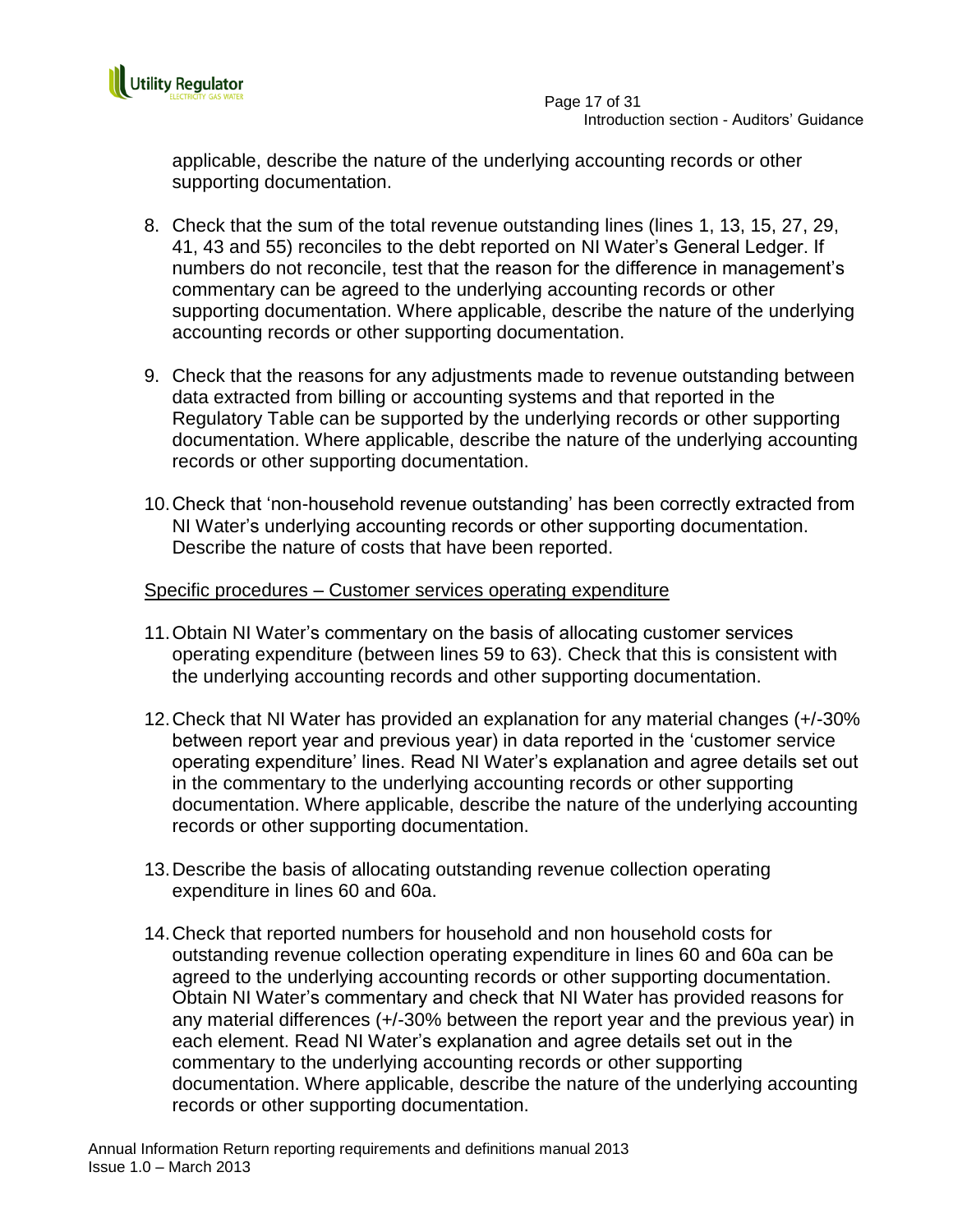

- 15.Where NI Water has commented on a change to the methodology used to compile line 60 auditors should agree this to the underlying accounting records or other supporting documentation. Where applicable, describe the nature of the underlying accounting records or other supporting documentation.
- 16.Trace any amount reported in line 61 (Donations to charitable trusts assisting customers in debt) to the underlying accounting records or other supporting documentation. Where applicable, describe the nature of the underlying accounting records or other supporting documentation.
- 17.Trace line 63 to the sum of table 21 line 13 and table 22 line 12. If they are not in accordance, check that reasons for any difference can be agreed to the underlying accounting records or other supporting documentation. Where applicable, describe the nature of the underlying accounting records or other supporting documentation.
- 18.Where NI Water has included an explanation of any significant exceptional capital costs associated directly with outstanding revenue collection or provision for vulnerable customers, agree these to the underlying accounting records or other supporting documentation. Where applicable, describe the nature of the underlying accounting records or other supporting documentation.

Specific procedures – Interaction between charge, provision and outstanding revenue

- 19.Obtain a commentary from management on the bad debt provisioning policy, particularly where this has changed from the prior year. Where a change has been reported to have taken place, check that this is consistent with the Regulatory Accounts and the underlying accounting records.
- 20.Provide in a table the level of consistency over time between the bad debt charge (from Tables 21 and 22) and revenue outstanding (Lines, 1, 13, 15, 27, 29, 41, 43 and 55 of table 6a). Through discussions with management, explain any large movements.
- 21.For the effect of changes in the provisioning policy (set out in management"s commentary), obtain an assessment of the impact of the change and agree to supporting documentation. Describe the nature of the supporting documentation.
- 4 Level of significance

For the purpose of your work on these procedures, we consider the following to be significant. Auditors should bear this in mind when working on this area:

Bad debt charge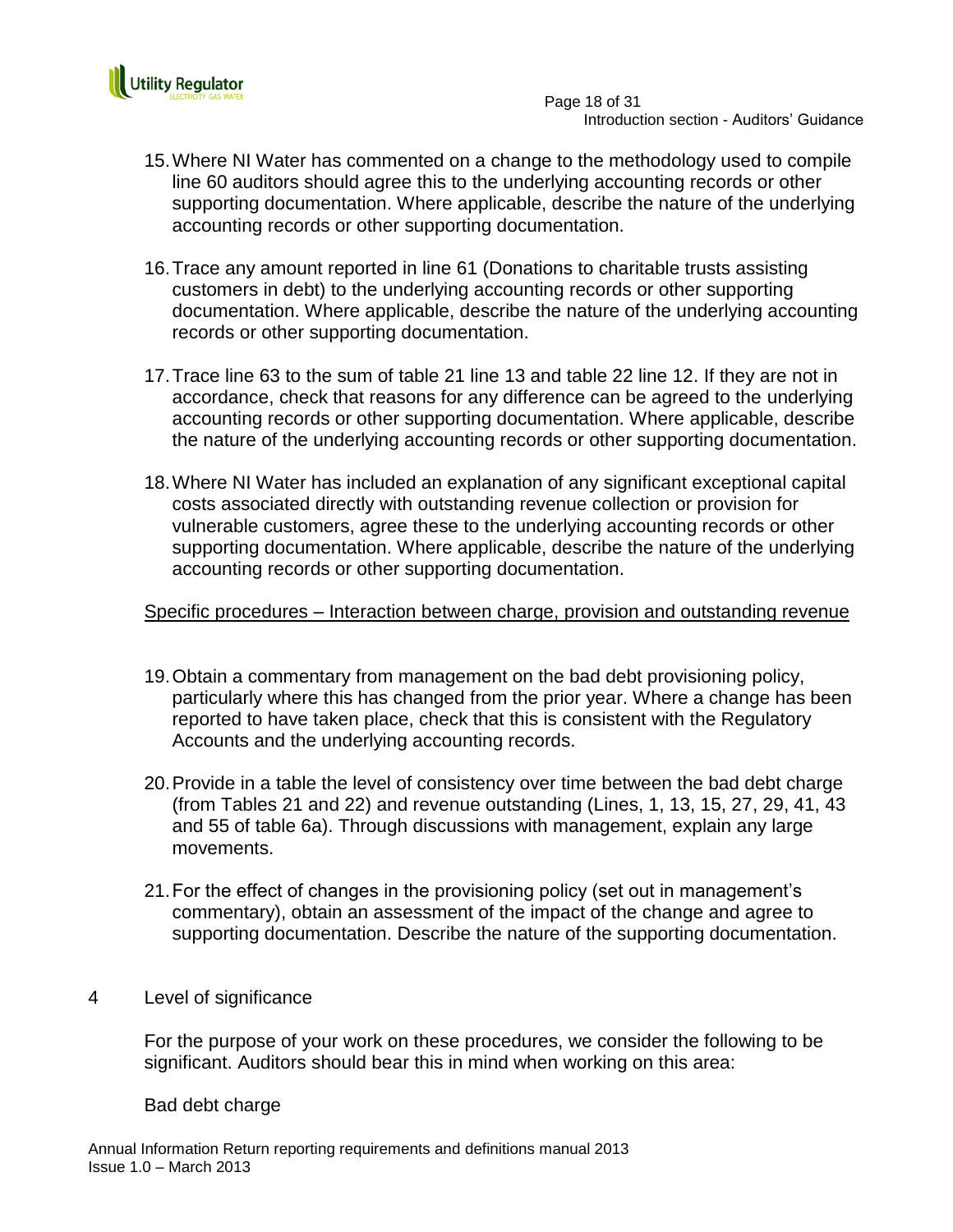

#### Page 19 of 31 Introduction section - Auditors' Guidance

movement in the bad debt charge of +/- 10%

#### Write-offs

- movement in write-offs by +/- 0.1% of turnover Revenue outstanding
- movement in revenue outstanding by +/- 1% of turnover

### 5 Reporting

- Revenue outstanding.
- Write-offs.
- Customer service operating expenditure.
- Interaction between charge, provision and outstanding revenue.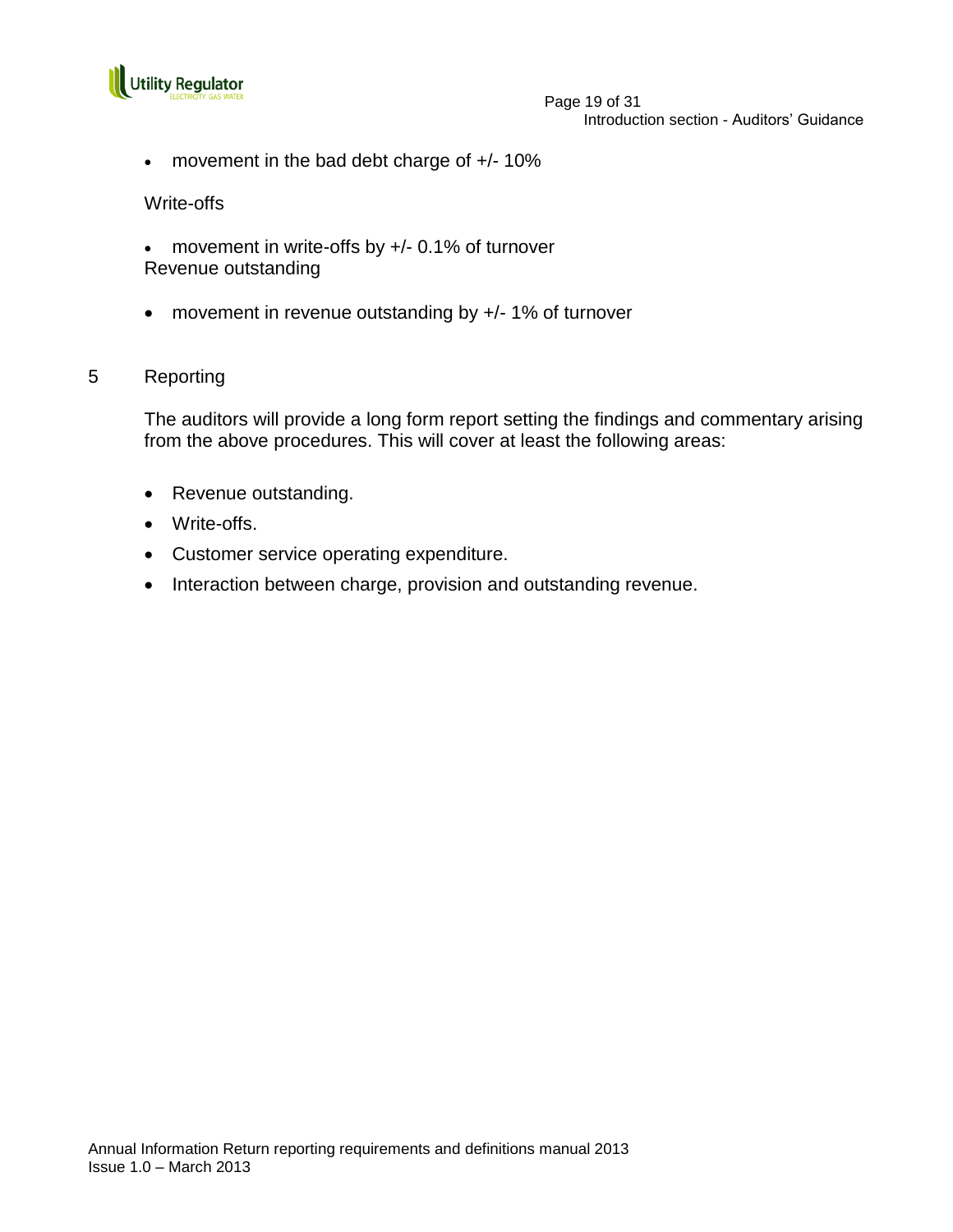

# **PART F – TAXATION**

**1.** Annual Information Return tables

Information on tax is recorded in Tables 18a and 18b.

**2.** Background and key risks

Tax information is used to enable a greater understanding of the company"s individual tax position and the effects of recent changes to tax rules. This in turn will provide information towards policy development at the next periodic review. It will also be used to review assumptions made at the last periodic review.

NIAUR"s key concerns are:

- Detailed analysis in tables 18a and 18b is not consistent with the Regulatory Accounts tables and NI Water"s submissions to HMRC.
- The tax charge has not been correctly apportioned between the appointed and nonappointed business.
- The basis on which appointed business surrenders tax losses, capital allowances and other relevant tax items to group companies (if applicable) and vice versa.
- **3.** Procedures

Both tables 18a and 18b

- 1. Obtain NI Water"s explanation of any significant variations from the estimates that underpinned the tax charges reported in the previous year. Detailed explanations and reconciliations are required to be provided by NI Water in situations where:
- The difference between the current tax charge arising from the submitted computations and that reported in the relevant years" accounts is more than 10%; or,
- The difference in any individual item collected in tables 18a and 18b is more than 20%.
- 2. Read NI Water"s explanation and agree details set out in the commentary to the underlying accounting records or other supporting documentation. Where applicable, describe the nature of the underlying accounting records or other supporting documentation.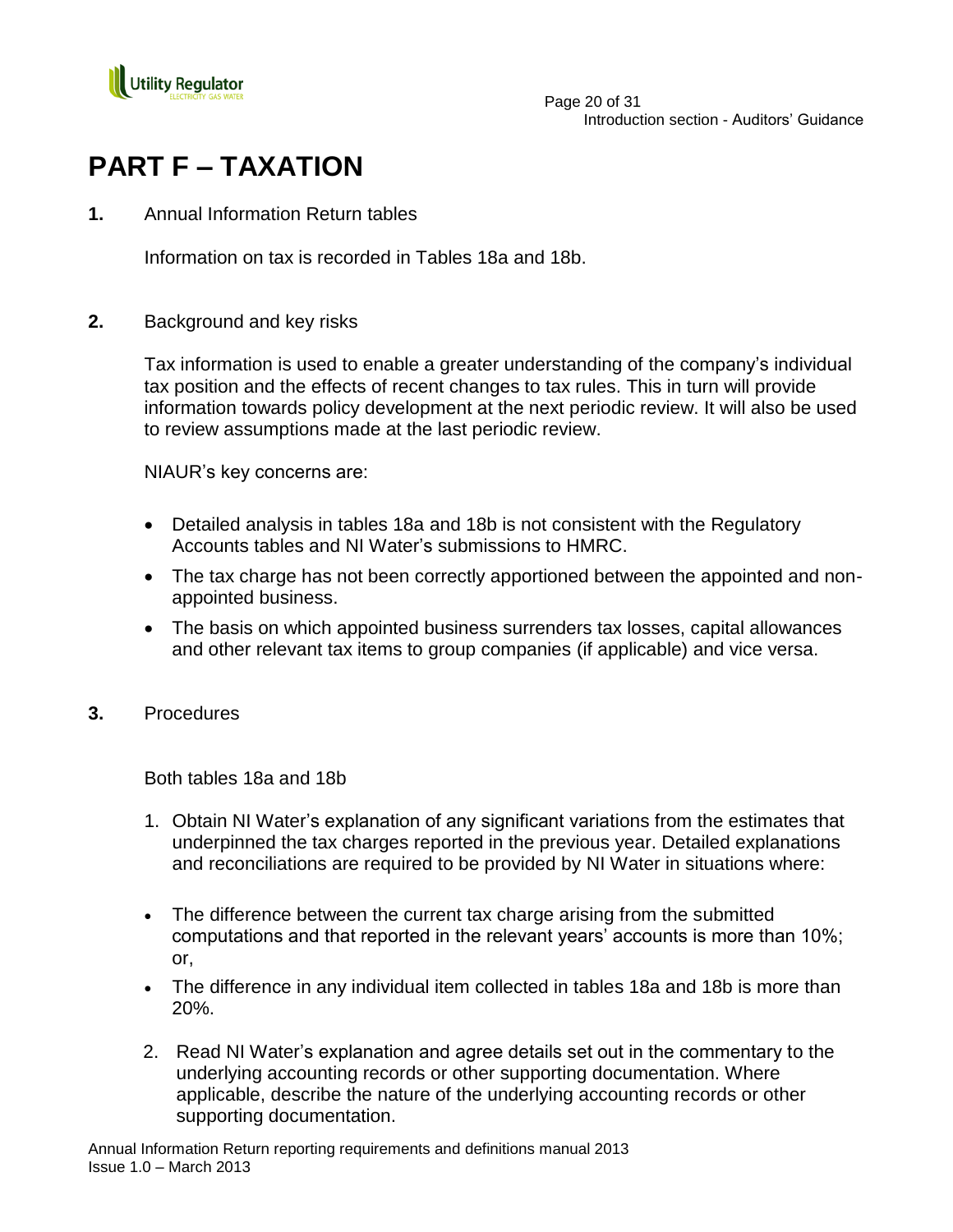

Table 18a

Complete the following procedures in relation to Table 18a (Reconciliation of Operating Profit to Taxation Charge) for the year ended 31 March 2013:

- 3. Check that NI Water"s tax information has been accurately extracted from the underlying accounting records and is consistent with the amounts included in the tax computation submitted to HMRC.
- 4. Read any commentary provided by management for the difference between lines 17 (Trading profit for tax) and line 18 (Adjusted trading profit for tax) and check that it is consistent with the table and, where relevant, the underlying accounting records or other supporting documentation. Describe the nature of the underlying accounting records or other supporting documentation.
- 5. Check that lines 12 (Other deductions) and 15 (Other additions) correctly reflect other deductions and additions made in calculating taxable profits. Read any commentary and check that it is consistent with the Regulatory Table and, where relevant, the underlying accounting records or other supporting documentation. Describe the nature of the underlying accounting records or other supporting documentation.
- 6. For deductions where management have commented on agreements with HMRC, agree the nature of these agreements to supporting documentary evidence. Describe the nature of the supporting documentary evidence.
- 7. Read any commentary on the position agreements with HMRC and check that any disclosed can be agreed to supporting documentary evidence. Describe the nature of the supporting documentary evidence.
- 8. Check that any deduction or additions calculated are included within table 18b (Allocation of capital expenditure for tax purposes).
- 9. Check that NI Water"s reconciliation of table 18b line 6 (capitalised revenue expenditure deducted in the year of spend) to table 18a line 4 (deduction for capitalised revenue expenditure) is consistent with the Regulatory Accounts Tables and, where relevant, the underlying accounting records or other supporting documentation. Describe the nature of the underlying accounting records or other supporting documentation.

## Table 18b

Annual Information Return reporting requirements and definitions manual 2013 Issue 1.0 – March 2013 Complete the following procedures in relation to Table 18b (Allocation of Capital Expenditure for tax purposes) for the year ended 31 March 2013 when relevant: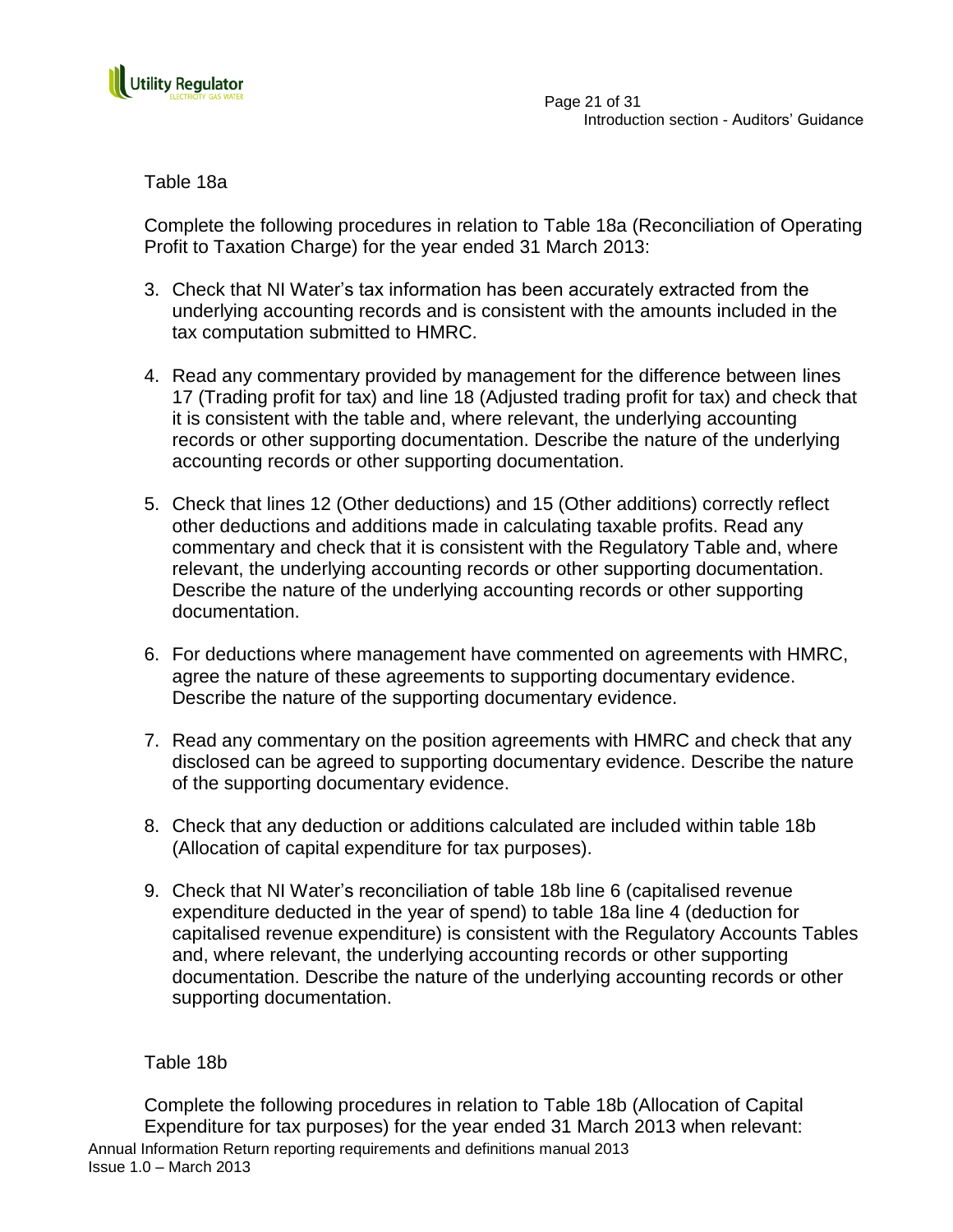

 Page 22 of 31 Introduction section - Auditors' Guidance

- 10.Where agreements with HRMC are disclosed by NI Water for the treatment of expenditure for tax purposes, agree the nature of these agreements to supporting documentation. Describe the nature of the other supporting documentation.
- 11.Check that the allocations included in the table are consistent with the computations submitted to HMRC.
- 12.Check that lines 1 to 11 accurately reflect the total capital programme (including IRE and net of grants) and that the types of expenditure included in each line are consistent with NI Water"s detailed workings.
- 13.Check that the average asset lives reported in lines 13 and 14 are consistent with those used for depreciation purposes.
- 14.Check that lines 15 to 18 accurately reflect NI Water"s closing tax position as per the tax computation.
- 15.Check that total capital expenditure in line 12 is consistent with that reported elsewhere in the Regulatory Accounts Tables.
- 4. Level of significance

For the purpose of your work on these procedures, we consider the following to be significant. Auditors should bear this in mind when working on this area:

The higher of:

- 10% of the current tax charge, or
- £50,000

### 5. Reporting

- Variations.
- Tax computations.
- Capital allowances.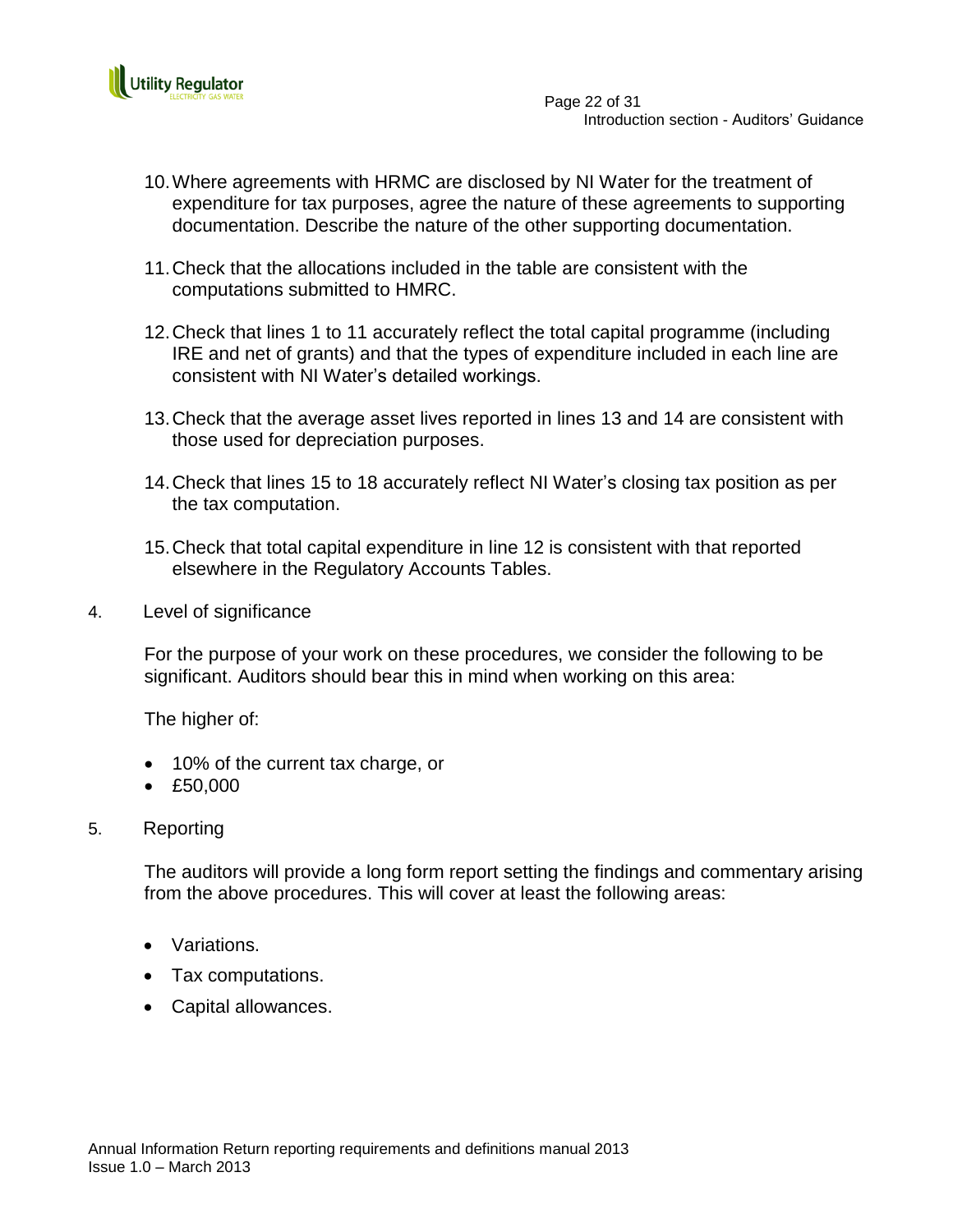

 Page 23 of 31 Introduction section - Auditors' Guidance

## **PART G – ACCOUNTING CHARGES**

1. Annual Information Return tables

Information on current cost depreciation and infrastructure renewals charge is recorded in tables 33 and 34.

2. Background and key risks

The CCD charge should reflect the long-term maintenance needs of the above-ground assets.

Ofwat"s RAG1.04 stipulates that IRC should be calculated so that it reflects NI Water"s medium to long-term view of maintenance of the infrastructure assets.

NIAUR"s key concerns are:

- That the CCD charged in the accounts may not be reflective of the long-term view, particularly where a low confidence grade has been assigned.
- That the IRC is not compliant with RAG1.04.
- 3 Procedures

Current Cost Depreciation (CCD) - Table 34

- 1. Check that any amounts reported by NI Water for assets fully depreciated still in use and assets written off or replaced in the year which were not fully depreciated can be agreed to the underlying accounting records.
- 2. NB. Include any specific procedures required by the Reporter in addition to 1 above.

Infrastructure Renewals Charge (IRC) – Table 33

- 3. Check that the Infrastructure Renewals Charge is based on an operational assessment of activity needed to maintain the serviceability of the underground infrastructure over a reasonably long period using the definitions within RAG 1.04.
- 4. Check that NI Water"s explanation for the difference between the IRC reported in the Regulatory Accounts and the Statutory Accounts can be agreed to underlying accounting records.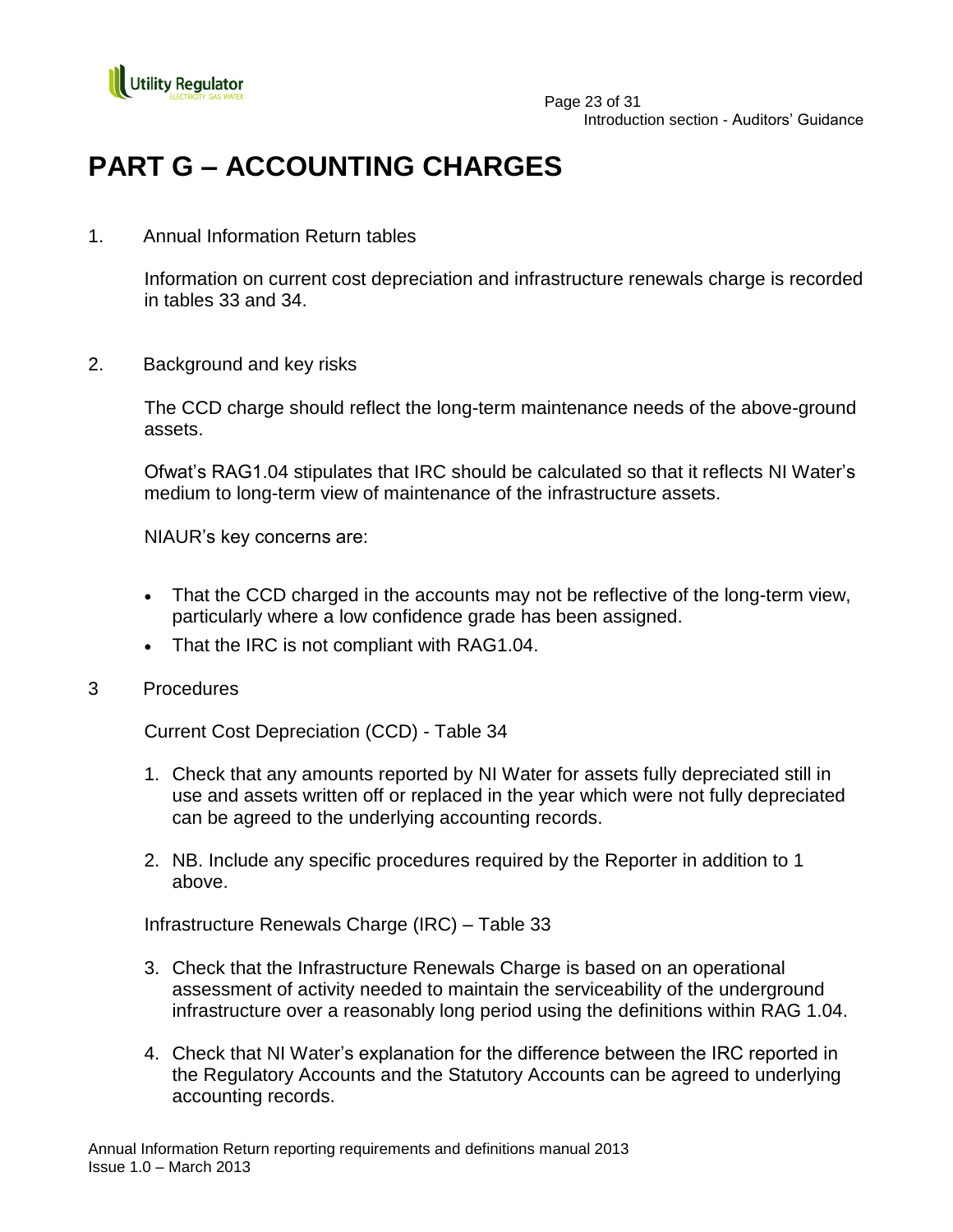

 Page 24 of 31 Introduction section - Auditors' Guidance

## 4 Reporting

- Infrastructure renewals charge.
- Current cost depreciation.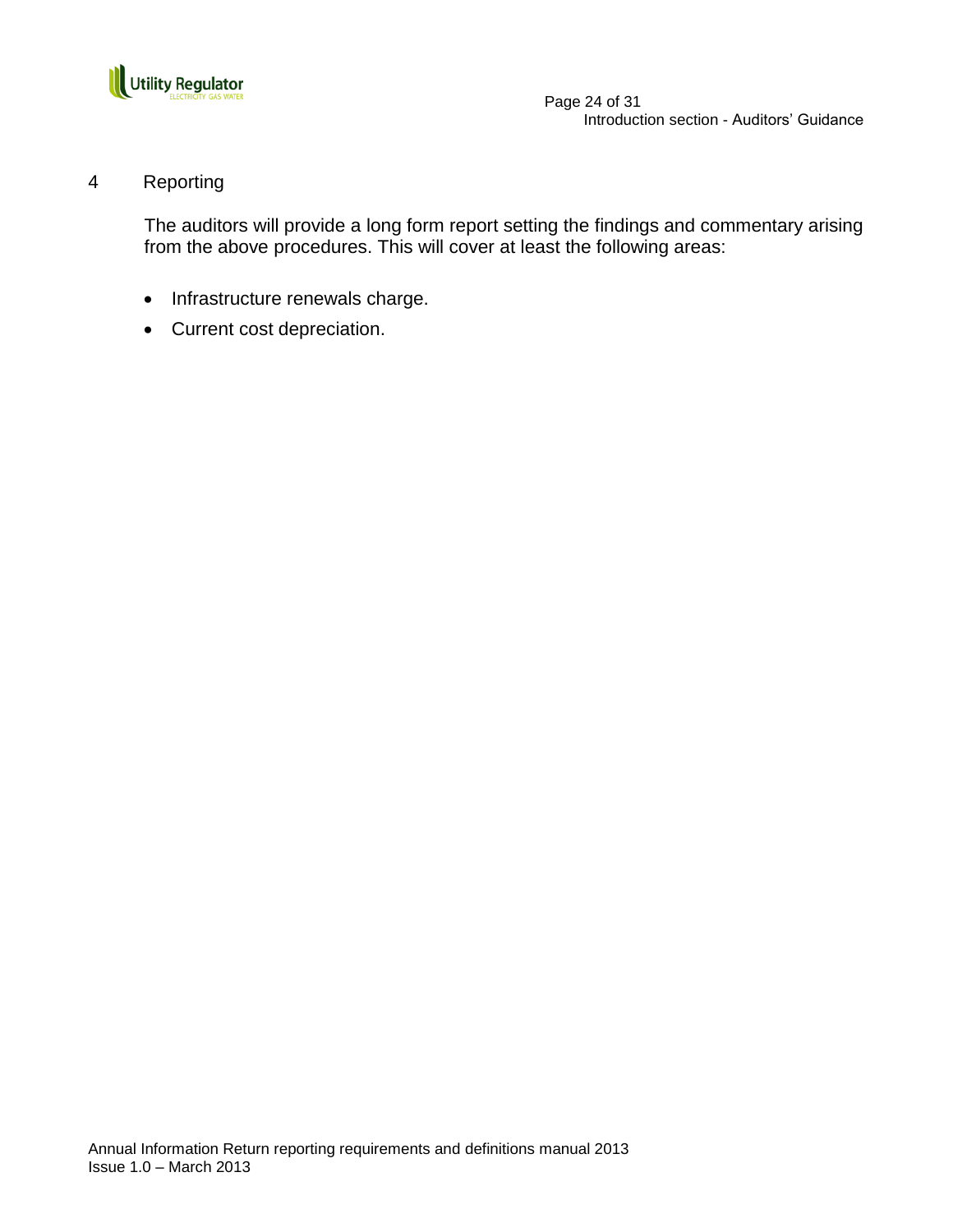

# **PART H – LAND SALES**

1. Annual Information Return tables

Information on land sales is recorded in table 39.

2. Background and key risks

The table covers all proceeds from the disposals of protected land, including those already subject to regulation through Condition K of the Licence. The net amounts, after the deduction of all offsetting costs, are in an application for an interim determination, as defined in Condition B. In addition, it records HCA book values to achieve consistency with the Regulatory Accounts.

NIAUR"s key concerns are:

- That all relevant disposals are recorded so that the correct adjustment to the Regulatory Capital Value takes place (at a price control), and
- That proceeds equal or exceed the professional valuation.
- 3. Procedures
	- 1. Agree land disposals in Table 39 (Financial Measures Proceeds from the Disposals of Protected Land) to the Regulatory Accounts and that the net proceeds are internally consistent with Table 28 (disposal of fixed assets in the cash flow statement) and Table 23 (the profit/loss on disposal).
	- 2. For each transaction above £50,000 (for any transfer to an associated company) or £100k (for disposals to a third party) agree the gross proceeds on land disposals as shown in Table 39 (Financial Measures Proceeds from the Disposals of Protected Land) to valuers' certificates.
- 4. Reporting

- Consistency with Regulatory Accounts.
- Compliance with licence condition K.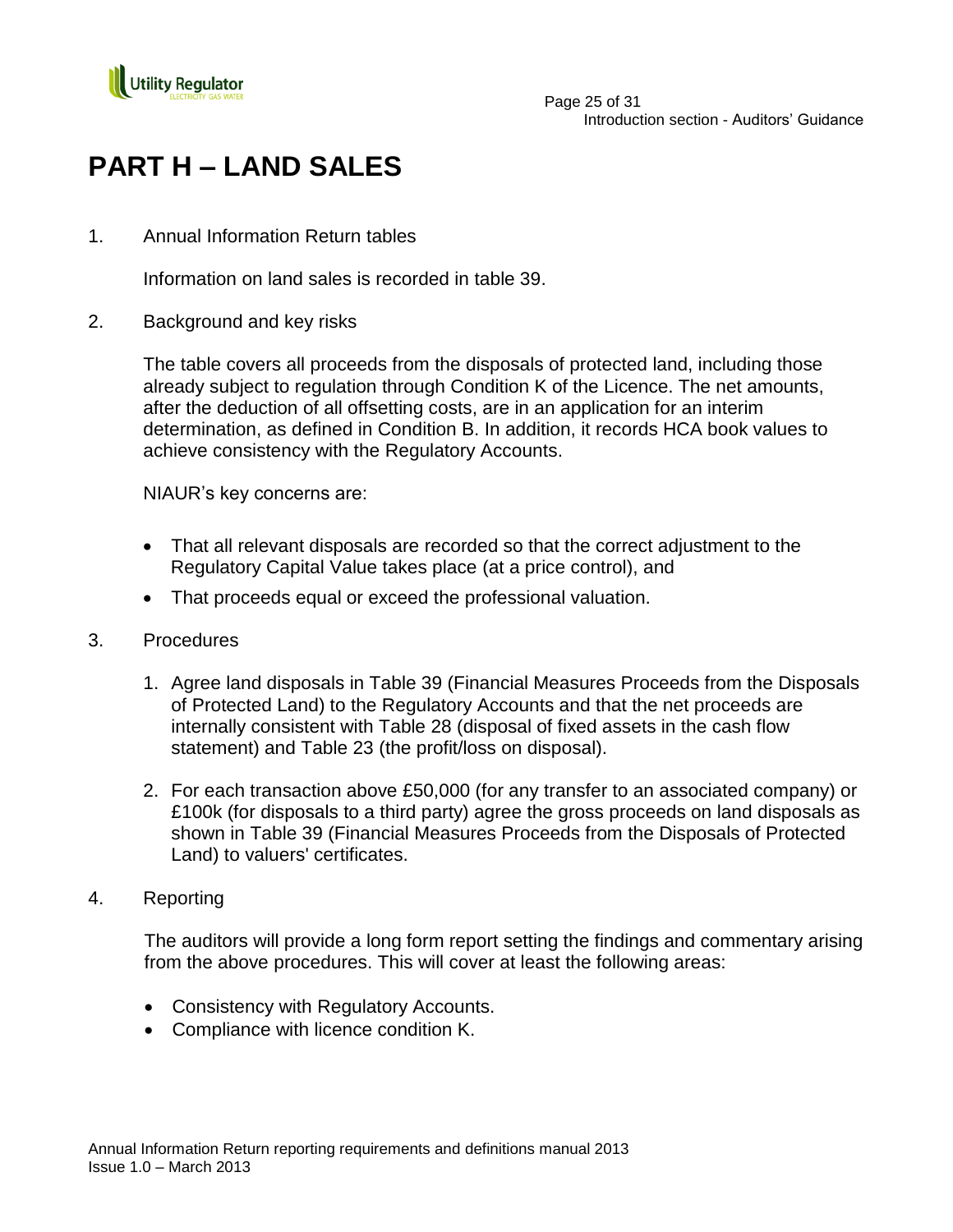

 Page 26 of 31 Introduction section - Auditors' Guidance

## **PART I – ANALYSIS OF BORROWINGS**

## 1. Annual Information Return tables

The analysis of borrowings due after more than one year is recorded in table 19a.

2. Background and key risks

Table 19a is used to gather information on NI Water's cost of debt which we use to cross check the cost of debt assessment made in setting price limits.

Table 19a expands upon the borrowings due after more than one year shown in the balance sheet and reported in table 19. It requires an analysis of borrowings between its component parts. The information is required as at  $31<sup>st</sup>$  March 2013.

Borrowings falling due after one year comprises obligations under finance leases due after one year, loans due to other group companies repayable after one year (if applicable), redeemable debentures repayable after one year, bonds redeemable after one year, commercial paper due after one year, bills of exchange maturing after one year and any other form of borrowing repayable after one year. Accrued interest on borrowings should not be included.

Each instrument included within borrowings should be reported on a separate line within the table. The reporting categories are:

- Category  $A B$ orrowings in hedging relationships;
- Category B Borrowings designated at fair value through profit and loss; and,
- Category  $C -$  Other borrowings.

Table 19a uses definitions of borrowings in hedging relationships and those designated at fair value through profit and loss that are consistent with the FRS 26 definitions. Other borrowings includes all borrowings measured at amortised cost and all borrowings that are not designated as either fair value through profit and loss or borrowings designated within hedging relationships.

Within each category borrowings should be split between those taken out on fixed rate terms, floating rate terms and those which are index linked.

NIAUR"s key concerns are:

• That all borrowings that are due after one year are captured within the table.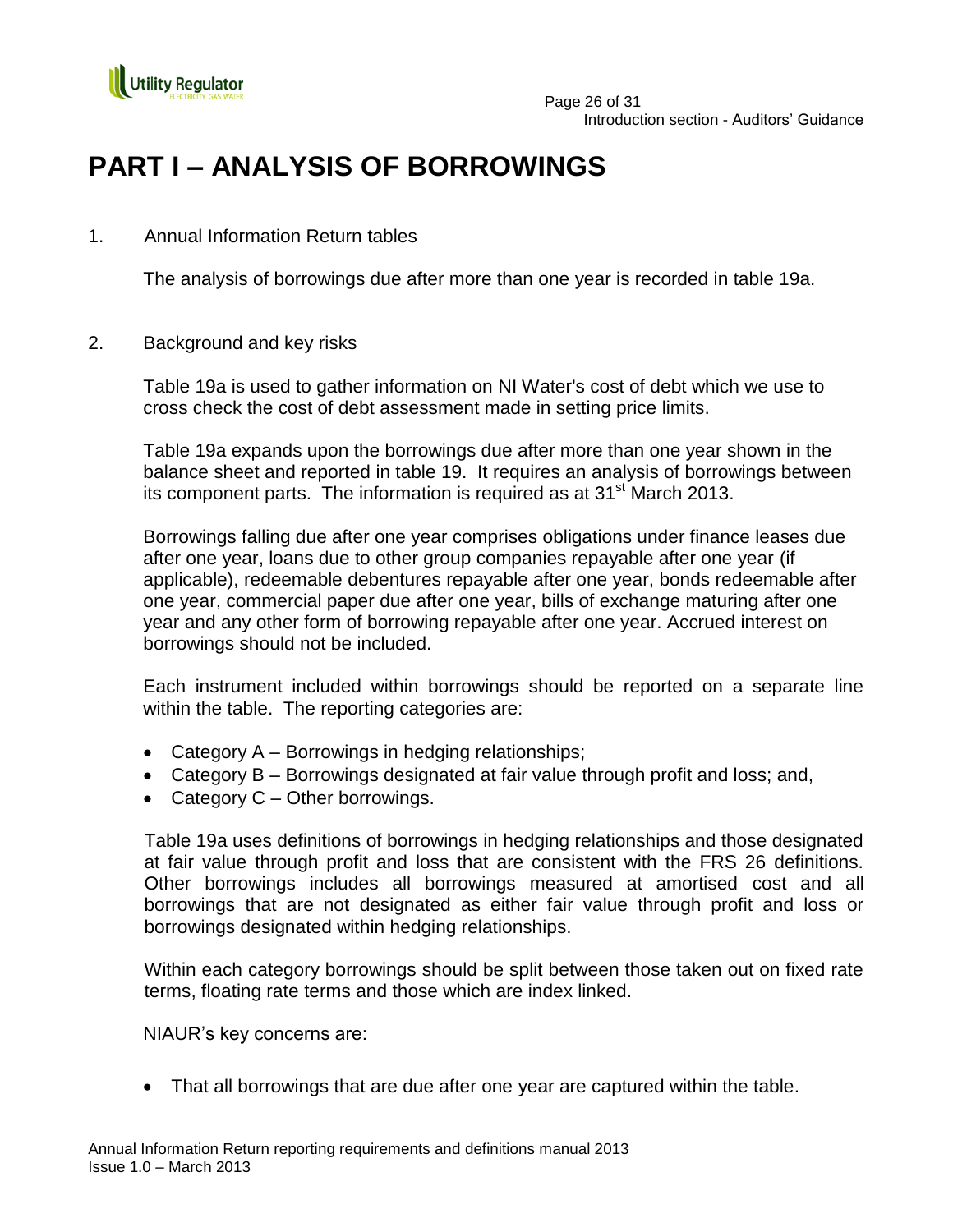

3. Procedures

The auditors will:

- 1. Confirm that the total carrying value of all instruments reconciles back to the appropriate line in table 19 as required by the reporting requirements of table 19a.
- 2. Confirm that that each instrument has been included within the correct category (A,B,C) in accordance with the definitions of FRS 26.
- 3. Agree the interest rates recorded in table 19a back to loan documents and other supporting documentation.
- 4. Agree the hedging strategy (if applicable) to supporting documentation. Describe the nature of the supporting documentation.
- 5. Review NI Water's commentary on any significant borrowings that mature in less than one year and agree the details back to supporting documentation.
- 4. Reporting

- Consistency with borrowings reported as greater than 1 year in the Regulatory Accounts and table 19.
- Accuracy of the interest rates reported.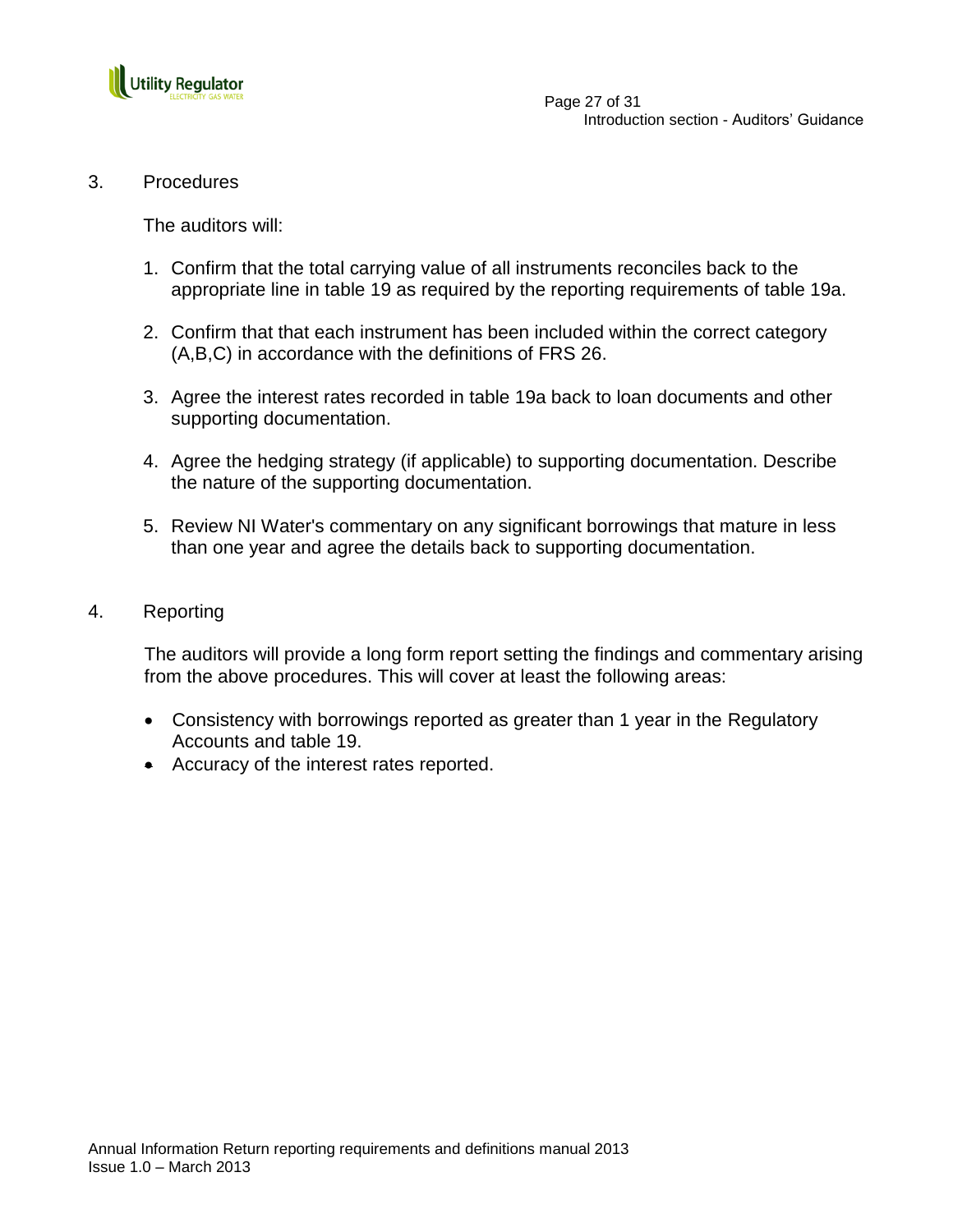

 Page 28 of 31 Introduction section - Auditors' Guidance

**Annex A**

**Wording of the Regulatory Accounts audit opinion**

**The Auditors should use the wording for the Regulatory Accounts audit opinion as agreed within the latest version of the Engagement Letter between NI Water's Auditors, NI Water and the Regulator.**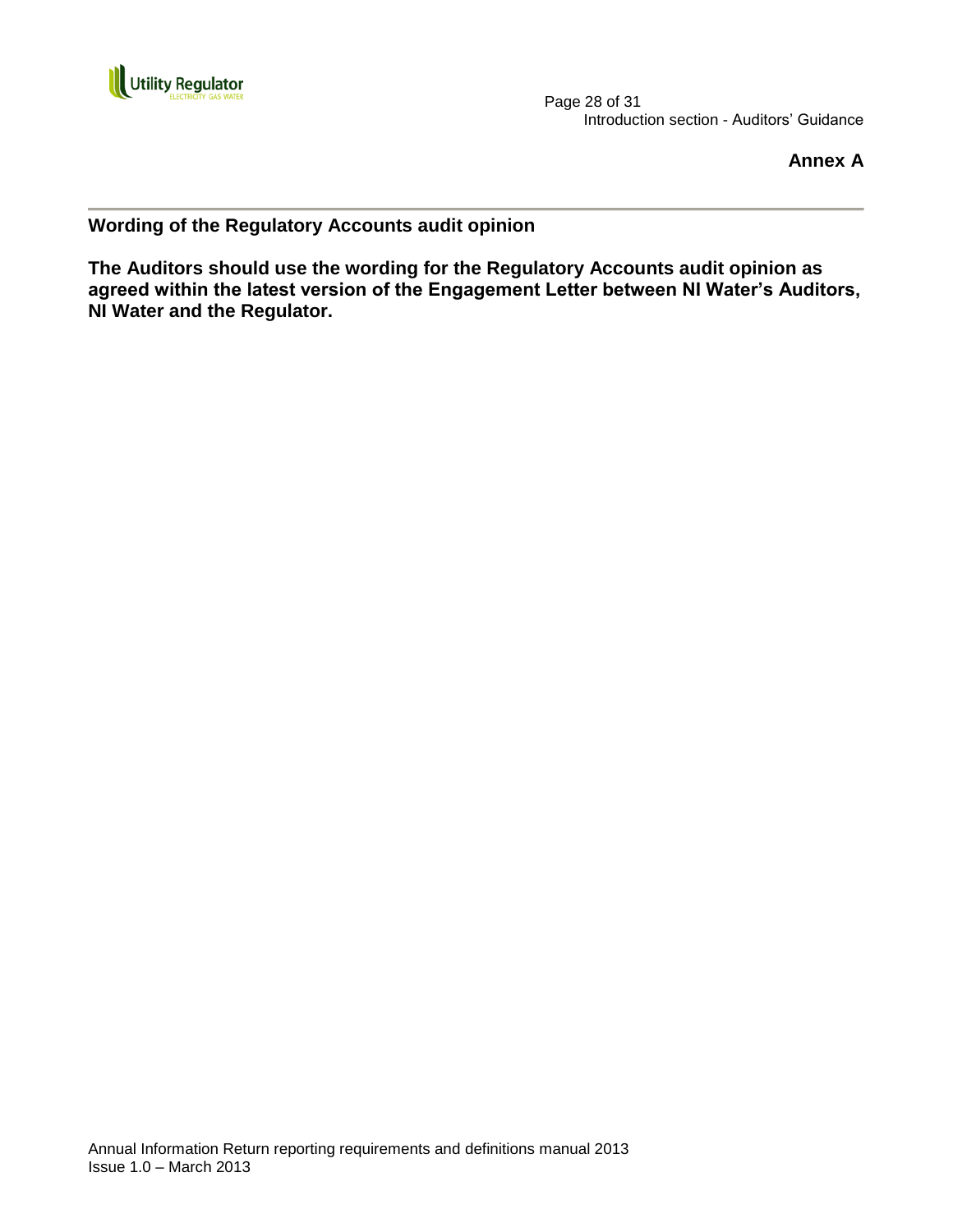

## **Annex B**

## **Wording of the Annual Information Return audit opinion**

## **Report of the Independent Auditors to Northern Ireland Water Limited and the Northern Ireland Authority for Utility Regulation**

We have reviewed the Regulatory Accounts tables [6a, 18 to 31, 33, 34, 39, 42 and 43] set out in the Annual Information Return in respect of Northern Ireland Water Limited ("the Company").

This report is made to the Company in accordance with the terms of our engagement letter dated [ ] (the "Contract"). This report is made also to the Northern Ireland Authority for Utility Regulation (the "Regulator" or "NIAUR") in order to meet the requirements of the Instrument of Appointment by the Department for Regional Development of Northern Ireland Water Limited as a water and sewerage undertaker under the Water and Sewerage Services (Northern Ireland) Order 2006 (the "Regulatory Licence") and to enable the NIAUR to verify that a report from independent auditors has been issued in connection with the Regulatory Accounts tables [6a, 18 to 31, 33, 34, 39, 42 and 43]. Our work has been undertaken so that we might state to the Company and to the NIAUR those matters we have been engaged by the Company to state in this report and for no other purpose.

This report has been released to the Company and to the NIAUR on the basis that it shall not be copied, referred to or disclosed, in whole (save for the Company"s or the NIAUR"s own internal purposes) or in part, without our prior written consent. To the fullest extent permitted by law, we do not accept or assume responsibility to anyone other than the Company for our work, for this report, or for the opinions we have formed. We will accept such responsibility to the NIAUR on condition that the NIAUR agrees in writing to the Contract by signing the notice appended to the Contract.

### **Respective responsibilities of directors and auditors**

The Company"s directors are responsible for the preparation of the Regulatory Accounts tables.

Our responsibilities, as independent auditors, are established in the United Kingdom by relevant legal and regulatory requirements and the Contract and the Accounting Guidelines and other relevant material issued by the NIAUR. It is our responsibility to form an independent opinion based on our review, on those tables and to report our opinion to the Company and (on the basis set out above) to the NIAUR.

### **Basis of opinion**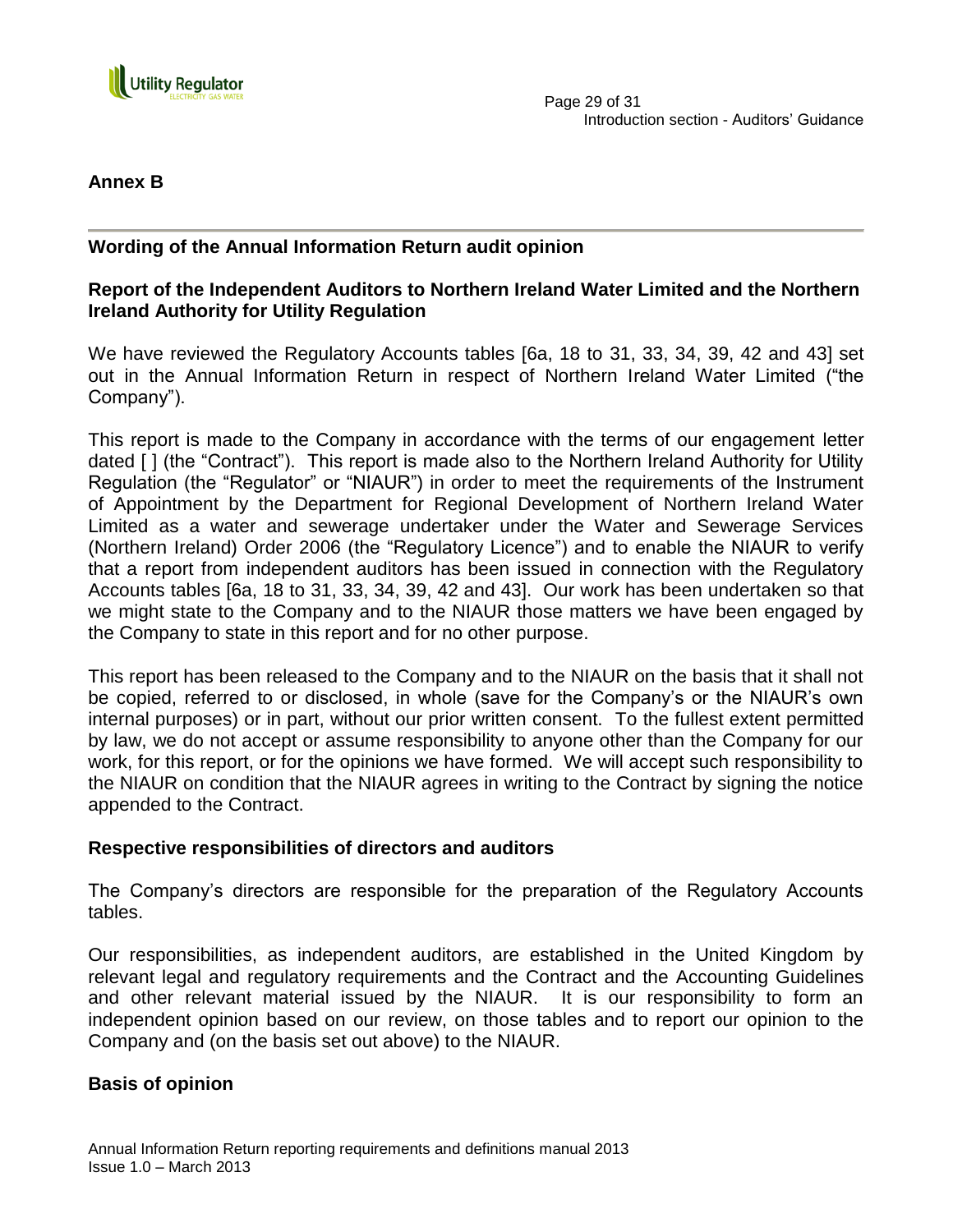

 Page 30 of 31 Introduction section - Auditors' Guidance

We conducted our review in accordance with the Regulatory Accounting Guidelines, the Annual Information Return reporting requirements dated [ ] and other relevant material issued by the NIAUR and the Contract. A review includes examination, on a test basis, of evidence relating to the amounts and disclosures in the Regulatory Accounts tables. It also includes an assessment of the significant estimates and judgments made by the Company"s directors in the preparation of the Regulatory Accounts tables, and of whether the accounting policies are appropriate to the Company"s circumstances, consistently applied and adequately disclosed.

We planned and performed our review so as to obtain all the information and explanations which we considered necessary in order to provide us with sufficient evidence to give reasonable assurance that the Regulatory Accounts tables are free from material misstatement, whether caused by fraud or other irregularity or error. In forming our opinion, we also evaluated the overall adequacy of the presentation of information in the Regulatory Accounts tables in terms of UK Generally Accepted Accounting Principles and the Regulatory Accounting Guidelines.

### **Opinion**

Based upon our view, in our opinion, the Regulatory Accounts tables contain the information for the year to 31 March 2013 required to be submitted to the NIAUR by the Company to comply with Condition F of the Regulatory Licence and are materially consistent with the information submitted to NIAUR in the Regulatory Accounts.

Audit Firm name Chartered Accountants (or relevant accountancy body) Town e.g. Belfast [Date]